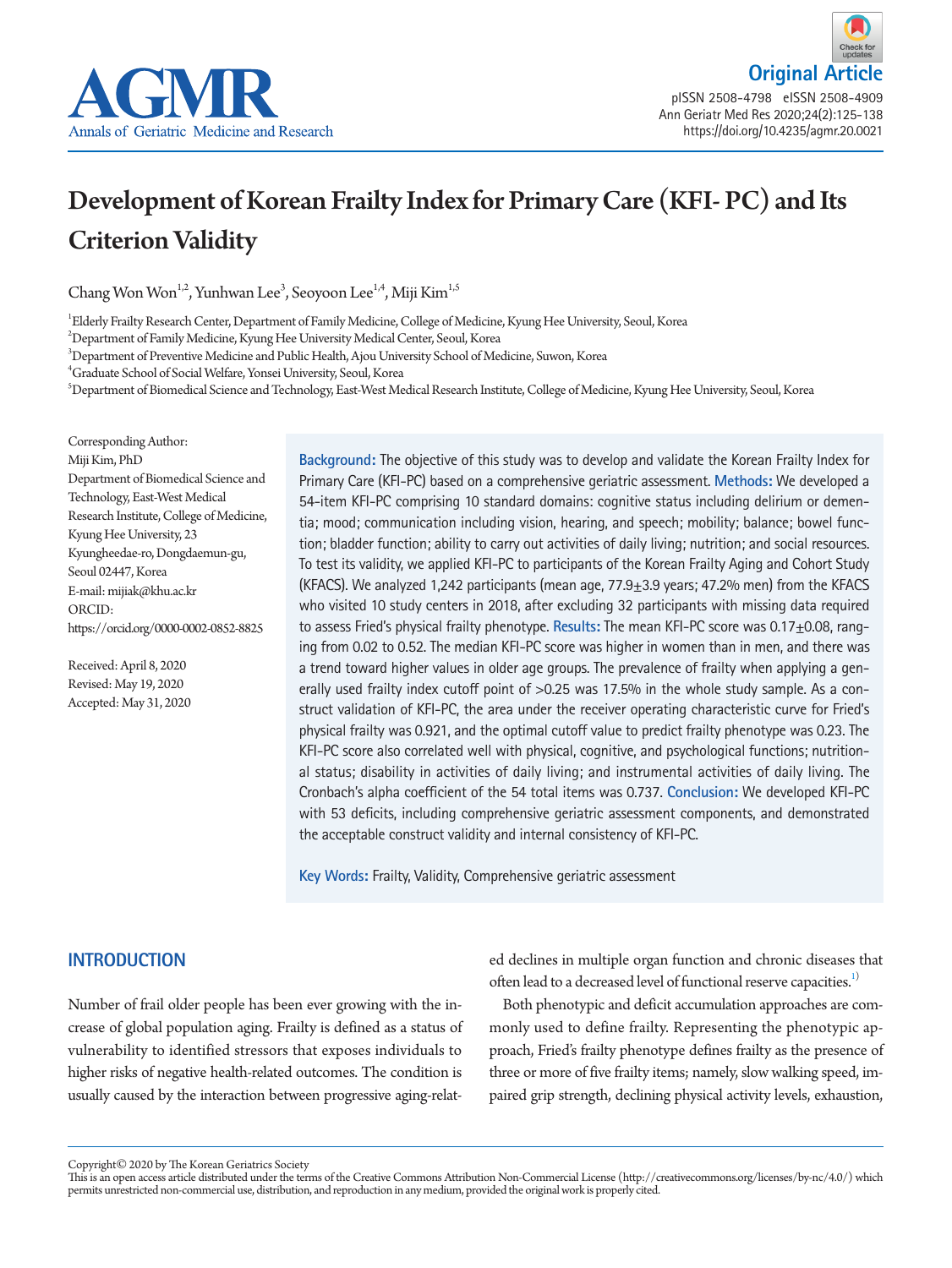and unintended weight  $loss.<sup>2)</sup>$  The other approach to defining frailty is through the use of a frailty index that sums health deficits. In this context, health deficits can be any physical or mental disability, symptom and sign, disease, laboratory finding, etc.<sup>3)</sup> Healthcare professionals have used comprehensive geriatric assessment (CGA) to develop a holistic overview of patients with complex needs, which is the essential step for the development of individualized, patient-centered care plans. CGA evaluates multiple aspects of older adults' health, including cognition, emotion, motivation, health attitude, vision, hearing, speech, sleep, pain, strength, balance, mobility, activities of daily living, social engagement, medication, control of life, etc. In primary care settings, frailty indices can be developed based on CGA.

A CGA-based frailty index (FI-CGA) was first developed using clinical examination data from the Canadian Study of Health and Aging.<sup>4,[5\)](#page-12-3)</sup> The standardized CGA used to constitute the frailty index comprises assessments in 10 standard domains: (1) cognitive status including delirium or dementia; (2) mood and motivation; (3) communication including vision, hearing, and speech; (4) mobility; (5) balance; (6) bowel function; (7) bladder function; (8) instrumental activities of daily livings (IADLs) and activities of daily living (ADLs); (9) nutrition; and (10) social resources.<sup>[4\)](#page-12-2)</sup> Based on this principle, Theou et al.<sup>3)</sup> constructed FI-CGA containing 56 variables chosen from among a CGA adapted for use within the primary care setting.

The authors demonstrated that FI-CGA was feasible to assess frailty in primary care for a multidisciplinary primary care program for frailty. Additionally, FI-CGA was useful for the care of frail older persons in primary care as any specific problems out of 10 domains can be identified and managed effectively. Following these principles and the example of FI-CGA in Canada, we developed a Korean Frailty Index for Primary Care (KFI-PC) and investigated its validity and reliability.

# **MATERIALS AND METHODS**

#### **Development of KFI-PC**

The deficits included in KFI-PC, along with their cutoff values, scoring measures, and related references, are described in Table  $1.^{2,6-18)}$  $1.^{2,6-18)}$  $1.^{2,6-18)}$  $1.^{2,6-18)}$  $1.^{2,6-18)}$  $1.^{2,6-18)}$ The Korean version of the KFI-PC is provided in Supplementary [Table S1.](#page-12-0) We adopted questionnaires or assessments validated in Korea for items of KFI-PC while referring to FI-CGA and the validated Korean frailty indices. We replaced or excluded items that were not appropriate for use in busy primary care settings in Korea; for example, "low mood" in FI-CGA was excluded because it is duplicated with the evaluation of "depression". We also excluded "motivation", "health attitude", and "control of life events" because

they were not appropriate for Korean older adults. We excluded the timed up and go test because it requires a 3-m length of space to perform; it was replaced by a chair stand test (rising from a chair five times).<sup>19</sup> We also excluded IADLs of cooking and cleaning as those activities are not appropriate to assess older Korean men. We replaced these IADLs with "walking to distant destinations". FI-CGA also includes the Montreal Cognitive Assessment; however, as it takes more than 20 minutes to complete, we replaced it with the Mini-Cog test. The Mini-Cog test combines two simple cognitive tasks (a three-item word memory and clock drawing) with a scoring algorithm.<sup>20)</sup> It can be completed in 2-4 minutes and has shown high diagnostic accuracy for dementia (sensitivity 76%, specificity 99%). We included factors related to hospital admission within 1 year and self-assessment of health as they are included in the Korean frailty index.<sup>[8](#page-12-8))</sup> Contact frequency with friends, $17$  living with family (a spouse), and frequency of going out of the home<sup>7)</sup> were included as known social risk factors for frailty. Finally, we included data regarding appetite and number of full meals eaten per day from the Short Nutritional Assessment Questionnaire (SNAQ) as nutritional assessment.<sup>18)</sup> Regarding comorbidities, FI-CGA allowed a maximum of 18 current conditions. The comorbidities included hypertension, diabetes, cancer, chronic obstructive pulmonary disease, myocardial infarction, heart failure, angina, asthma, arthritis, stroke, and kidney disease as they are embedded in the Fatigue, Resistance, Ambulation, Illnesses, and Loss of weight (FRAIL) questionnaire.<sup>21)</sup> Spinal stenosis was included as the 12th disease to be questioned.<sup>[22](#page-12-12))</sup> If the subjects had other diseases, each additional condition was recorded up to 18 diseases. We selected these items through article review and the consensus of three experts and authors (CWW, MK, and YL).

## **KFI-PC Scoring**

In this study, similar to the FI-CGA scoring strategy, each deficit item was scored up to 1 point except for strength (item# 12-1) and climbing stairs (item# 12-2), which represented muscle strength of the upper and lower extremities, respectively. As suggested by Rockwood and Searle, each deficit variable was dichotomized or polychotomized and mapped to the interval 0–1 (e.g., for self-rating of health, "Excellent" was coded as 0, "very good" as 0.25, "good" as 0.5, "fair" as 0.75 and "poor" as 1) to represent the deficit frequency or severity.<sup>[23\)](#page-12-13)</sup> Although KFI-PC includes a total of 54 items, the maximum deficit score is 53 as the questions on strength (item# 12-1) and climbing stairs (item# 12-2) had maximum scores of 0.5. The final scoring method was decided based on the consensus of the three experts. In general, missing variables can be imputed or removed from the denominator. $^{24)}$  This study followed the latter approach of scoring KFI-PC. The KFI-PC score of each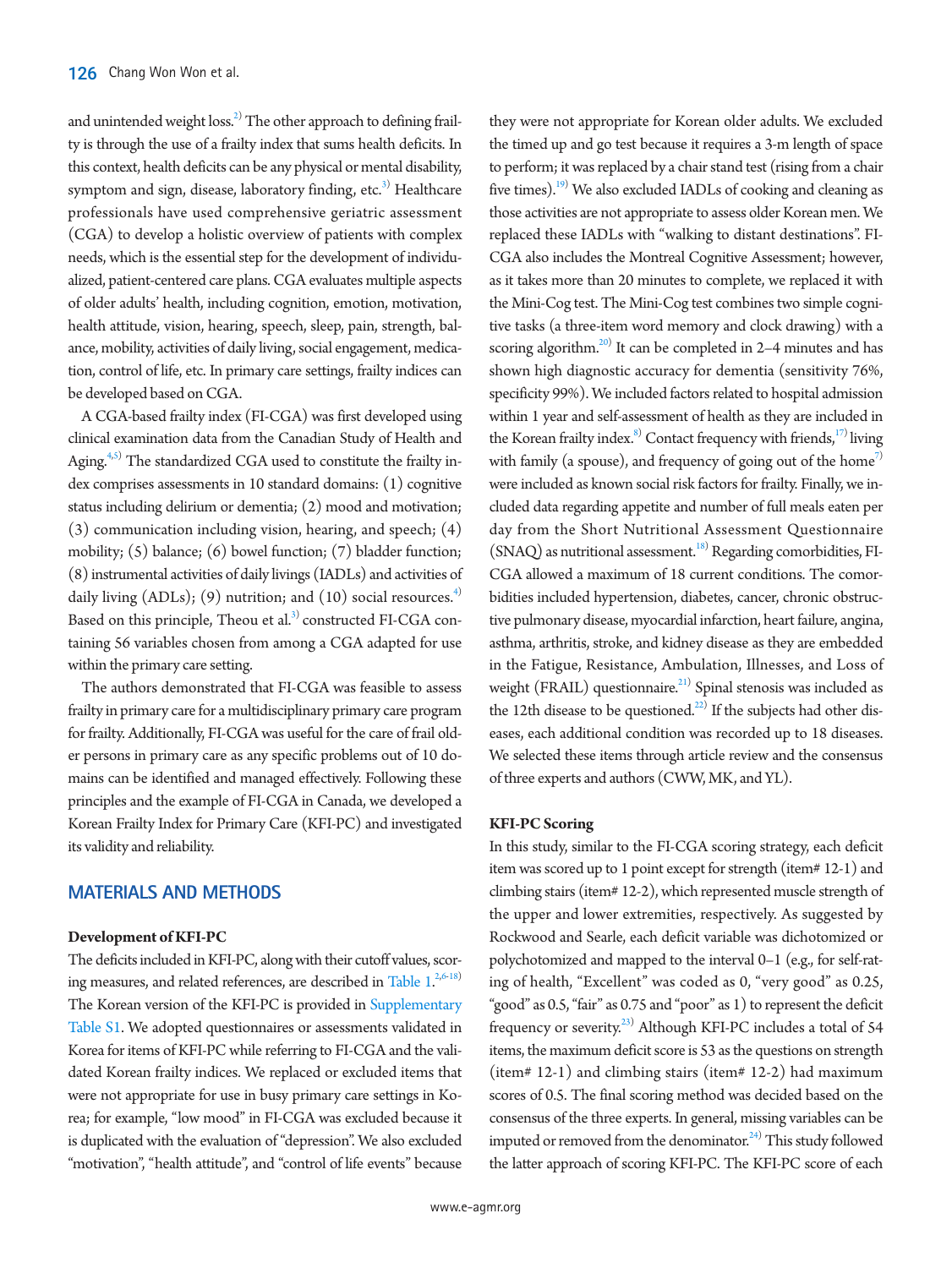# <span id="page-2-0"></span>**Table 1.** Overview of deficits included in the KFI-PC

| No.            | Deficit                                                  | Additional information                                                                                                                                                                                                                           | Cutoff values and<br>KFI-PC score                                                                                                    | References                                                            |
|----------------|----------------------------------------------------------|--------------------------------------------------------------------------------------------------------------------------------------------------------------------------------------------------------------------------------------------------|--------------------------------------------------------------------------------------------------------------------------------------|-----------------------------------------------------------------------|
| 1              | Construct recall<br>(drawing two interlocking pentagons) | CERAD-K, drawing two interlocking pentagons, assessed Abnormal = 1<br>by trained clinical research coordinators                                                                                                                                  | Normal $= 0$                                                                                                                         | Lee et al. $(2002)^{6}$                                               |
| $\overline{c}$ | Three-item recall memory                                 | CERAD-K, three-word recall, assessed by trained clinical Recall none = 1<br>research coordinators                                                                                                                                                | Recall one or two words $= 0.5$<br>Recall all three words $= 0$                                                                      | Lee et al. $(2002)^{6}$                                               |
| 3              | Recognition                                              | Kihon Checklist for frailty, knowing current date<br>(month and date), assessed by trained clinical research<br>coordinators                                                                                                                     | Both wrong $= 1$<br>One correct = $0.5$<br>Both correct $= 0$                                                                        | Satake et al. $(2016)^7$                                              |
| 4              | Depressive mood                                          | KFI, depressive mood over the past month, completed by<br>trained clinical research coordinators                                                                                                                                                 | $Yes = 1$<br>$No = 0$                                                                                                                | Hwang et al. $(2010)^{8}$                                             |
| 5              | Exhaustion                                               | Fried's frailty phenotype, frequency of exhaustion per week,<br>completed by trained clinical research coordinators                                                                                                                              | $\geq$ 3 days = 1<br>$0-2$ days = 0                                                                                                  | Fried et al $(2001)^2$                                                |
| 6              | Delirium or hallucination                                | Evaluated by professional medical practitioners                                                                                                                                                                                                  | $Yes = 1$<br>$No = 0$                                                                                                                |                                                                       |
| 7              | Visual or auditory problem                               | KFI, completed by trained clinical research coordinators                                                                                                                                                                                         | $Yes = 1$<br>$No = 0$                                                                                                                | Hwang et al. $(2010)^{8}$                                             |
| 8              | Sleeping pattern                                         | Sleep latency ( $\geq$ 1 hour) or long sleep duration ( $\geq$ 8 hours),<br>completed by trained clinical research coordinators                                                                                                                  | Yes to either one $= 1$<br>$No = 0$                                                                                                  | Kang et al. $(2019)^9$                                                |
| 9              | Napping                                                  | Frequency of napping in the past week, information gath-<br>ered by trained clinical research coordinators                                                                                                                                       | More than once $= 1$<br>None $= 0$                                                                                                   |                                                                       |
| 10             | Inactivity                                               | FPQ for use in screening community-dwelling older<br>adults, moderate to vigorous physical activities of Inter-<br>national Physical Activity Questionnaire (IPAQ) in the<br>past week, completed by trained clinical research coor-<br>dinators | Never $= 1$<br>More than once $= 0$                                                                                                  | Oh et al. (2007) <sup>10)</sup><br>& Kim et al. (2020) <sup>11)</sup> |
| 11             | Chair rise test (chair stand test)                       | European Working Group on Sarcopenia in Older People ≥ 12 sec = 1<br>(EWGSOP) definition, time (seconds) to rise five times<br>from a chair, assessed by trained clinical research coordi-<br>nators                                             | $10-12$ sec = 0.5<br>$< 10$ sec = 0                                                                                                  | Cruz-Jentoft et al.<br>$(2019)^{12}$                                  |
|                | 12-1 Strength                                            | SARC-F, difficulty in lifting and moving 4.5 kg (a box of<br>nine Korean pears), completed by trained clinical research $N_0 = 0$<br>coordinators                                                                                                | $Yes = 0.5$                                                                                                                          | Kim et al. $(2018)^{13}$                                              |
|                | 12-2 Climbing stairs                                     | SARC-F, difficulty in climbing 10 stairs without pause,<br>completed by trained clinical research coordinators                                                                                                                                   | $Yes = 0.5$<br>$No = 0$                                                                                                              | Kim et al. $(2018)^{13}$                                              |
| 13             | Balance confidence                                       | Activities-specific Balance Confidence (ABC) scale, aver- $\leq$ 58.13 = 1<br>age total score, assessed by trained clinical research coor-<br>dinators                                                                                           | $>$ 58.13 = 0                                                                                                                        | Moiz et al. (2017) <sup>14)</sup>                                     |
| 14             | Fall                                                     | SARC-F, frequency of falls in the past year, completed by<br>trained clinical research coordinators                                                                                                                                              | $\geq 2 = 1$<br>$1 = 0.5$<br>None $= 0$                                                                                              | Kim et al. $(2018)^{13}$                                              |
| 15             | Assistance in walking                                    | SARC-F, difficulty in walking from the room, completed<br>by trained clinical research coordinators                                                                                                                                              | A lot/have to use aids (A walk-Kim et al. $(2018)^{13}$ )<br>ing stick $)/$ unable = 1<br>$\text{Alittle} = 0.5$<br>Not at all $= 0$ |                                                                       |
| 16             | Ambulation                                               | FPQ for use in screening community-dwelling older<br>adults, able to walk one lap of a 400-m track, completed<br>by trained clinical research coordinators                                                                                       | Little or very difficult $= 1$<br>Not difficult at all $= 0$                                                                         | Kim et al. $(2020)^{11}$                                              |
| 17             | Transferring from a bed to a chair                       | SARC-F, difficulty in transferring from a chair (wheel-<br>chair) to a bed (mattress) or from a bed (mattress) to a<br>chair (wheelchair), completed by trained clinical research<br>coordinators                                                | A lot/unable without help = 1 Kim et al. $(2018)^{13}$<br>A little = 0.5<br>Not at all $= 0$                                         |                                                                       |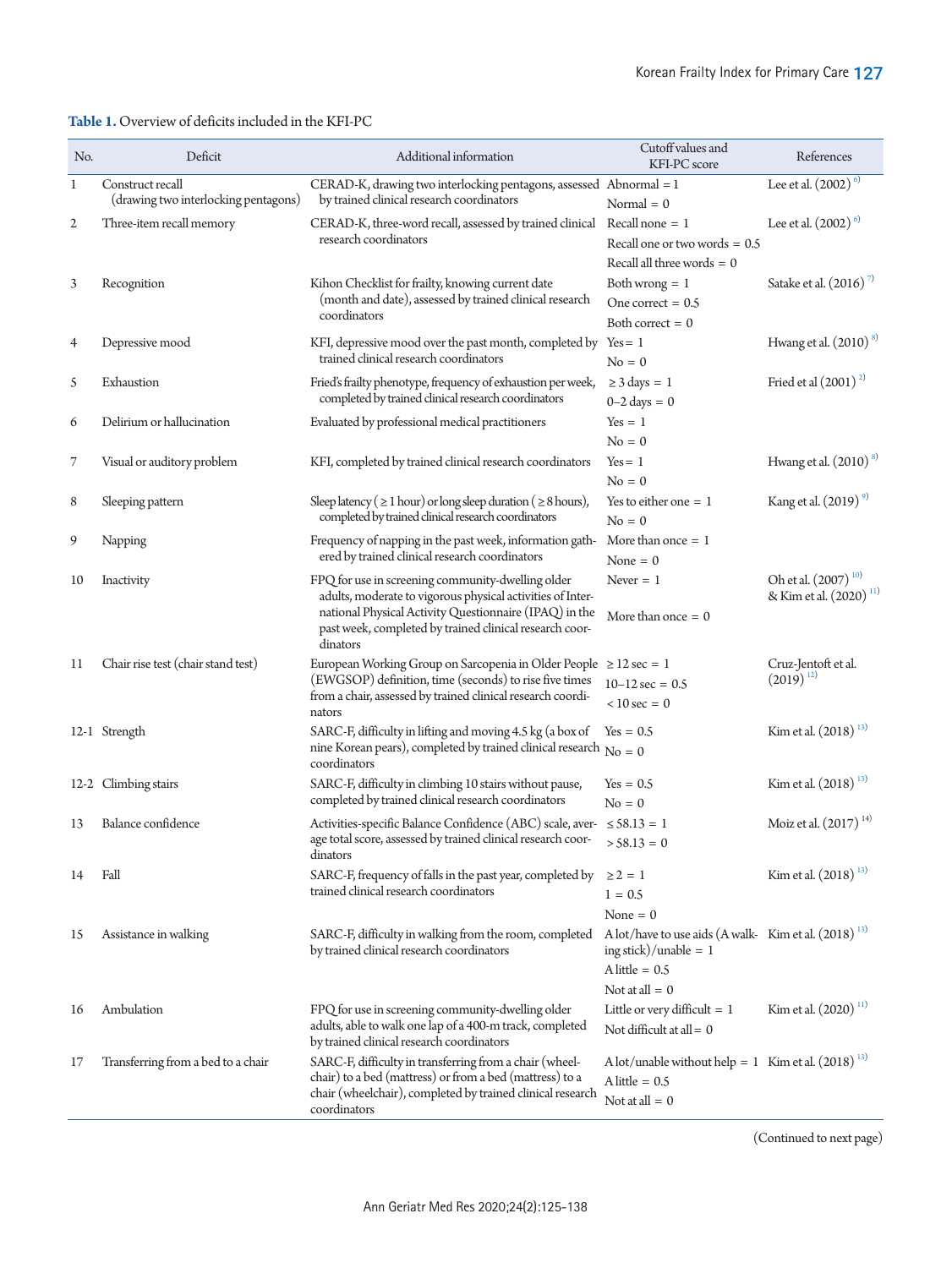# 128 Chang Won Won et al.

# **Table 1.** Continued

| No. | Deficit                                | Additional information                                                                                                                                                              | Cutoff values and<br>KFI-PC score                                              | References                        |
|-----|----------------------------------------|-------------------------------------------------------------------------------------------------------------------------------------------------------------------------------------|--------------------------------------------------------------------------------|-----------------------------------|
| 18  | Mobility                               | Information gathered by trained clinical research coordi-                                                                                                                           | Wheelchair $= 1$                                                               |                                   |
|     |                                        | nators                                                                                                                                                                              | Use cane or walker $= 0.5$                                                     |                                   |
|     |                                        |                                                                                                                                                                                     | Walks independently $= 0$                                                      |                                   |
| 18  | Fecal incontinence                     | KFI, fecal incontinent experience over the past month,                                                                                                                              | $Yes = 1$                                                                      | Hwang et al. $(2010)^{8}$         |
|     |                                        | completed by trained clinical research coordinators                                                                                                                                 | $No = 0$                                                                       |                                   |
| 20  | Bladder control                        | KFI, urinary incontinence experience in the past month,                                                                                                                             | $Yes = 1$                                                                      | Hwang et al. $(2010)^{8}$         |
|     |                                        | completed by trained clinical research coordinators                                                                                                                                 | $No = 0$                                                                       |                                   |
| 21  | Shopping                               | IADLs, difficulty in buying or shopping, completed by<br>trained clinical research coordinators                                                                                     | Unable/require complete assis- Won et al. (2002) <sup>15)</sup><br>$tance = 1$ |                                   |
|     |                                        |                                                                                                                                                                                     | Capable with partial assistance<br>$= 0.5$                                     |                                   |
|     |                                        |                                                                                                                                                                                     | Capable by oneself $= 0$                                                       |                                   |
| 22  | Managing medications                   | IADLs, difficulty in managing medication with correct<br>dosages at the correct time, completed by trained clini-                                                                   | Unable/require complete assis- Won et al. (2002) <sup>15)</sup><br>$tance = 1$ |                                   |
|     |                                        | cal research coordinators                                                                                                                                                           | Capable with partial assistance<br>$= 0.5$                                     |                                   |
|     |                                        |                                                                                                                                                                                     | Capable by oneself $= 0$                                                       |                                   |
| 23  | Driving or using public transportation | IADLs, difficulty in driving or using public transportation, Unable/require complete assis- Won et al. (2002) <sup>15)</sup><br>completed by trained clinical research coordinators | $tance = 1$                                                                    |                                   |
|     |                                        |                                                                                                                                                                                     | Capable with partial assistance<br>$= 0.5$                                     |                                   |
|     |                                        |                                                                                                                                                                                     | Capable by oneself $= 0$                                                       |                                   |
| 24  | Managing finances                      | IADLs, difficulty in managing own money or financial<br>matters, completed by trained clinical research coordi-<br>nators                                                           | Unable/require complete assis- Won et al. (2002) <sup>15)</sup><br>$tance = 1$ |                                   |
|     |                                        |                                                                                                                                                                                     | Capable with partial assistance<br>$= 0.5$                                     |                                   |
|     |                                        |                                                                                                                                                                                     | Capable by oneself $= 0$                                                       |                                   |
| 25  | Polypharmacy                           | The number of prescribed medications taken regularly,                                                                                                                               | $\geq 8 = 1$                                                                   | Park et al. (2018) <sup>16)</sup> |
|     |                                        | assessed by trained clinical research coordinators                                                                                                                                  | $5 - 7 = 0.5$                                                                  |                                   |
|     |                                        |                                                                                                                                                                                     | $\leq 4 = 0$                                                                   |                                   |
| 26  | Hypertension                           | Current condition, information gathered by trained clini- $Yes = 1$                                                                                                                 |                                                                                |                                   |
|     |                                        | cal research coordinators                                                                                                                                                           | $No = 0$                                                                       |                                   |
| 27  | Diabetes                               | Current condition, information gathered by trained clini-Yes = 1                                                                                                                    |                                                                                |                                   |
|     |                                        | cal research coordinators                                                                                                                                                           | $No = 0$                                                                       |                                   |
| 28  | Cancer                                 | Current condition, information gathered by trained clini- $Yes = 1$                                                                                                                 |                                                                                |                                   |
|     |                                        | cal research coordinators                                                                                                                                                           | $No = 0$                                                                       |                                   |
| 29  |                                        | Chronic obstructive pulmonary disease Current condition, information gathered by trained clini-Yes = 1                                                                              |                                                                                |                                   |
|     | (COPD)                                 | cal research coordinators                                                                                                                                                           | $No = 0$                                                                       |                                   |
| 30  | Myocardial infarction (MI)             | Current condition, information gathered by trained clini-Yes = 1                                                                                                                    |                                                                                |                                   |
|     |                                        | cal research coordinators                                                                                                                                                           | $No = 0$                                                                       |                                   |
| 31  | Heart failure                          | Current condition, information gathered by trained clini-Yes = 1                                                                                                                    |                                                                                |                                   |
|     |                                        | cal research coordinators                                                                                                                                                           | $No = 0$                                                                       |                                   |
| 32  | Angina                                 | Current condition, information gathered by trained clini-Yes = 1                                                                                                                    |                                                                                |                                   |
|     |                                        | cal research coordinators                                                                                                                                                           | $No = 0$                                                                       |                                   |
| 33  | Asthma                                 | Current condition, information gathered by trained clini-Yes = 1                                                                                                                    |                                                                                |                                   |
|     |                                        | cal research coordinators                                                                                                                                                           | $No = 0$                                                                       |                                   |
| 34  | Arthritis                              | Current condition, information gathered by trained clini-Yes = 1                                                                                                                    |                                                                                |                                   |
|     |                                        | cal research coordinators                                                                                                                                                           | $No = 0$                                                                       |                                   |
| 35  | Stroke                                 | Current condition, information gathered by trained clini-Yes = 1                                                                                                                    |                                                                                |                                   |
|     |                                        | cal research coordinators                                                                                                                                                           | $No = 0$                                                                       |                                   |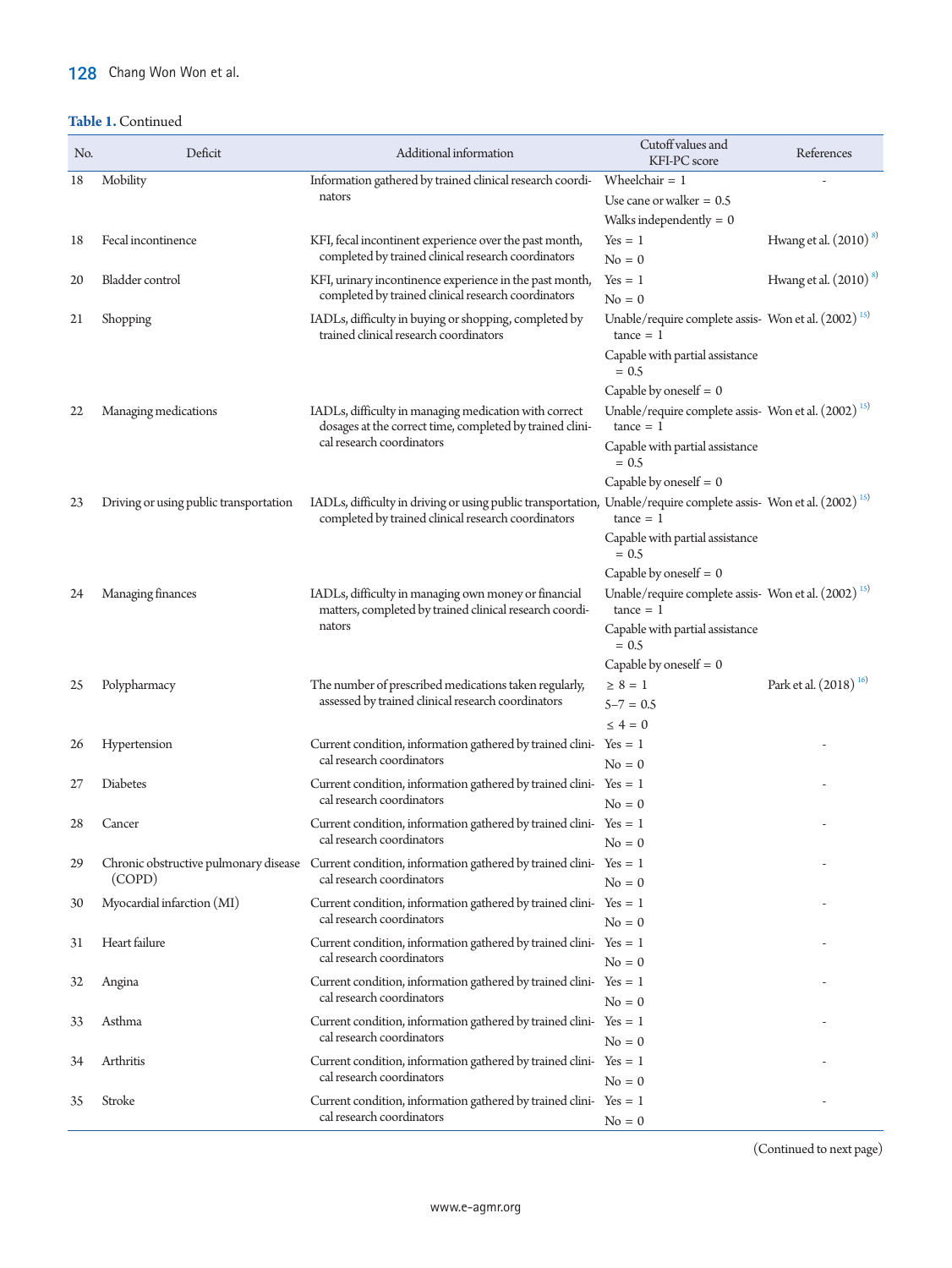| No.   | Deficit                          | Additional information                                                                                              | Cutoff values and<br>KFI-PC score                                              | References                       |
|-------|----------------------------------|---------------------------------------------------------------------------------------------------------------------|--------------------------------------------------------------------------------|----------------------------------|
| 36    | Kidney disease                   | Current condition, information gathered by trained clini-Yes = 1                                                    |                                                                                |                                  |
|       |                                  | cal research coordinators                                                                                           | $No = 0$                                                                       |                                  |
| 37    | Spinal stenosis                  | Current condition, information gathered by trained clini- $Yes = 1$                                                 |                                                                                |                                  |
|       |                                  | cal research coordinators                                                                                           | $No = 0$                                                                       |                                  |
| $38-$ | Additional health conditions     | Current condition: number of additional diseases other                                                              | $1 = 1$                                                                        |                                  |
| 43    |                                  | than 12 diseases above, information gathered by trained $2 = 2$<br>clinical research coordinators                   |                                                                                |                                  |
|       |                                  |                                                                                                                     | $3 = 3$                                                                        |                                  |
|       |                                  |                                                                                                                     | $4 = 4$                                                                        |                                  |
|       |                                  |                                                                                                                     | $5 = 5$                                                                        |                                  |
|       |                                  |                                                                                                                     | $6 = 6$                                                                        |                                  |
| 44    | Hospitalization                  | KFI, hospitalization experience over the past year, com-                                                            | $\geq$ 1 = 1                                                                   | Hwang et al. $(2010)^{8}$        |
|       |                                  | pleted by trained clinical research coordinators                                                                    | None $= 0$                                                                     |                                  |
| 45    | Self-assessment of health status | KFI, completed by trained clinical research coordinators                                                            | $Bad = 1$                                                                      | Hwang et al. $(2010)^{8}$        |
|       |                                  |                                                                                                                     | $Good = 0$                                                                     |                                  |
| 46    | Social contact                   | Contact frequency with friends in the past week, complet-Rarely = $1$                                               |                                                                                | Chon et al. $(2018)^{17}$        |
|       |                                  | ed by trained clinical research coordinators                                                                        | Weekly/monthly = $0$                                                           |                                  |
| 47    | Spouse                           | Currently living with spouse or someone else, information Live alone $= 1$                                          |                                                                                |                                  |
|       |                                  | gathered by trained clinical research coordinators                                                                  | With someone else, not spouse<br>$= 0.5$                                       |                                  |
|       |                                  |                                                                                                                     | $Spouse = 0$                                                                   |                                  |
| 48    | Meals                            | SNAQ, number of full meals per day, completed by<br>trained clinical research coordinators                          | $< 1$ meal = 1                                                                 | Oh et al. (2019) <sup>18)</sup>  |
|       |                                  |                                                                                                                     | $1$ meal = 0.33                                                                |                                  |
|       |                                  |                                                                                                                     | $2$ meals = $0.66$                                                             |                                  |
|       |                                  |                                                                                                                     | $\geq$ 3 meals = 0                                                             |                                  |
| 49    | Appetite                         | SNAQ, self-rated appetite, completed by trained clinical                                                            | Very poor $= 1$                                                                | Oh et al. (2019) <sup>18)</sup>  |
|       |                                  | research coordinators                                                                                               | Poor = $0.66$                                                                  |                                  |
|       |                                  |                                                                                                                     | Average $= 0.33$                                                               |                                  |
|       |                                  |                                                                                                                     | $Good/very good = 0$                                                           |                                  |
| 50    | Walking to distant destinations  | IADLs, difficulty in going out to a shop, neighborhood,<br>hospital, or government offices within walking distance, | Unable/require complete assis- Won et al. (2002) <sup>15)</sup><br>$tance = 1$ |                                  |
|       |                                  | completed by trained clinical research coordinators                                                                 | Capable with partial assistance<br>$= 0.5$                                     |                                  |
|       |                                  |                                                                                                                     | Capable by oneself $= 0$                                                       |                                  |
| 51    | Frequency of going out           | Kihon Checklist for frailty, going out frequency over the                                                           | None $= 1$                                                                     | Satake et al. $(2016)^7$         |
|       |                                  | past week, completed by trained clinical research coor-                                                             | $1 \text{ day} = 0.75$                                                         |                                  |
|       |                                  | dinators                                                                                                            | $2 - 3 \text{ days} = 0.5$                                                     |                                  |
|       |                                  |                                                                                                                     | $4 - 6$ days = 0.25                                                            |                                  |
|       |                                  |                                                                                                                     | Every day $= 0$                                                                |                                  |
| 52    | Weight loss                      | FPQ for use in screening community-dwelling older                                                                   | $Yes = 1$                                                                      | Kim et al. (2020) <sup>11)</sup> |
|       |                                  | adults, unintended weight loss of 4.5 kg over the past<br>year, completed by trained clinical research coordinators | $No = 0$                                                                       |                                  |
| 53    | Underweight                      | Medical examination, information gathered by trained                                                                | $BMI < 18.5 \text{ kg/m}^2 = 1$                                                |                                  |
|       |                                  | clinical research coordinators                                                                                      | $BMI \ge 18.5 \text{ kg/m}^2 = 0$                                              |                                  |

KFI-PC, Korean Frailty Index for Primary Care; CERAD-K, Korean version of the Consortium to Establish a Registry for Alzheimer's Disease; KFI, Korean Frailty Index; FPQ, Frailty Phenotype Questionnaire; SARC-F, Simple Sarcopenia Screening Tool, IADL, Instrumental Activities of Daily Living; SNAQ, Simplified Nutritional Appetite Questionnaire.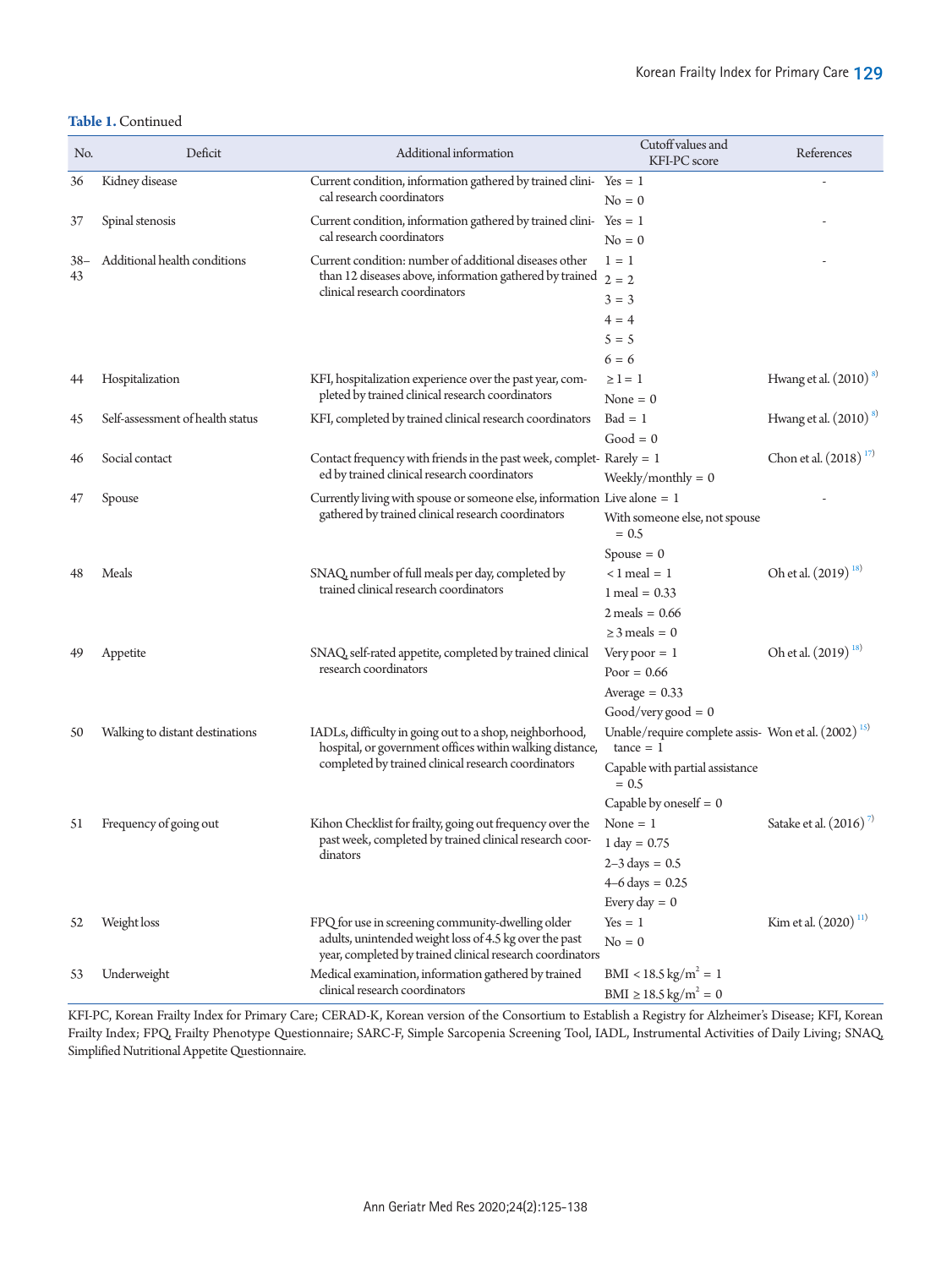participant was calculated by dividing the number of deficits by the number of total variables that were recorded for that patient. For example, we divided the total score of deficits by 53 for patients with recorded data for all variables. If a patient was missing data on two variables, then the number of deficits for this patient was divided by 51. If data on one of the strength or climbing question was missing, the total KFI-PC score was calculated by dividing by 52.5. In this way, the KFI-PC score is continuous (0 to 1), with higher scores indicating an increased likelihood of frailty.

## **Study Sample and Study Design**

To establish the feasibility and preliminary validity analysis of KFI-PC, we used cross-sectional data from the Korean Frailty Aging and Cohort Study (KFACS). KFACS is a multicenter longitudinal study whose participants were recruited from among community-dwelling residents in urban and rural areas nationwide in 10 study centers across different regions.<sup>25)</sup> Each center recruited participants using quota sampling stratified by age and sex at local senior welfare centers, community health centers, apartments, housing complexes, and outpatient clinics. We used quota sampling based on age (70–74, 75– 79, and 80–84 years with a ratio of 6:5:4, respectively) and sex (male, female) with an aim of recruiting 1,500 men and 1,500 women. The inclusion criteria were age 70–84 years, living independently at home, having no plans to move out in the next 2 years, and no problems with communication due to serious cognitive impairment. The first wave of baseline data collection started in 2016–2017; of 3,014 participants who underwent baseline survey, 1,559 (51.7%) and 1,455 (48.3%) were enrolled in the study in 2016 and 2017, respectively. The follow-up rate in 2018 (baseline survey in 2016) was 92.5%, with 88.4% visiting the clinical sites, 11% completing telephone interviews, and approximately 0.5% involving home visits. This study included its sample from the second wave of a 2016 baseline survey, from among the 1,274 participants who visited the 10 study centers in 2018 as SNAQ was first included in the second wave in 2018. KFI-PC was assessed in on-site clinical examinations. The final analysis included 1,242 participants, after excluding 32 participants who did not have the data required to assess the Fried's physical frailty phenotype.

### **Ethics**

The KFACS protocol was approved by the Institutional Review Board (IRB) of the Clinical Research Ethics Committee of Kyung Hee University Hospital, Seoul, Korea, and all subjects provided written informed consent (No. 2015-12-103). The present study was exempt from the requirement for IRB approval by the Clinical Research Ethics Committee of Kyung Hee University Hospital

### (No. 2020-04-033).

#### **Assessment of Fried's Physical Frailty Phenotypes**

This study defined physical frailty using a modified operational definition of Fried's physical frailty phenotypes from the Cardiovascular Health Study  $(CHS).^{2}$  The five different components of frailty indicators were (1) weight loss: answering "yes" to "In the last year, have you lost more than 4.5 kg unintentionally?"; (2) weakness: maximal grip strength in the lowest 20% of the weighted KFACS population distribution, adjusted for sex and body mass index; (3) slowness: 4-m usual gait speed in the lowest 20% of the weighted KFACS population distribution, adjusted for sex and height; (4) exhaustion: answering "yes" to either one of the following statements from the Center for Epidemiological Studies-Depression scale "I felt that everything I did was an effort" or "I could not get going" for three or more days per week; and (5) low physical activity: kilocalorie per week (kcal/week) expenditures were calculated for each activity using its metabolic equivalent score using the International Physical Activity Questionnaire, with low physical activity defined as < 494.65 kcal for men and < 283.50 kcal for women, which was the lowest value for 20% of the sex-specific total energy consumed from a general Korea population-based survey of older adults.<sup>26)</sup> Although the Physical Activity Scale for the Elderly (PASE) is one of the most commonly used methods, the Korean version takes up to 10 minutes to administer. A Korean study found moderate to high agreement between the CHS frailty phenotype definitions based on the K-PASE or International Physical Activity Questionnaire short form.<sup>27)</sup> In this context, subjects with three or more components were considered to have physical frailty.

#### **Statistical Analysis**

Data are presented as mean ± standard deviation or as numbers (percentages). Continuous variables were compared using independent t-tests, and categorical variables were compared using chisquare or Fisher exact tests. We used Shapiro–Wilks tests to assess normality and Mann–Whitney U tests and Kruskal–Wallis tests to assess KFI-PC scores with respect to sex and age groups. Significant differences in KFI-PC scores between age groups were assessed using non-parametric post-hoc tests with Mann–Whitney U tests ( $p < 0.016$ ). The internal consistency of the 54 items was assessed based on Cronbach's alpha coefficients. For construct validation of KFI-PC-index, we used Spearman rank correlation coefficients  $(r_s)$  to explore the relationships between KFI-PC score and outcomes. Receiver operating characteristic (ROC) analysis was performed to explore the cutoff values of the KFI-PC score and to verify the criterion validity for frailty according to Fried's physical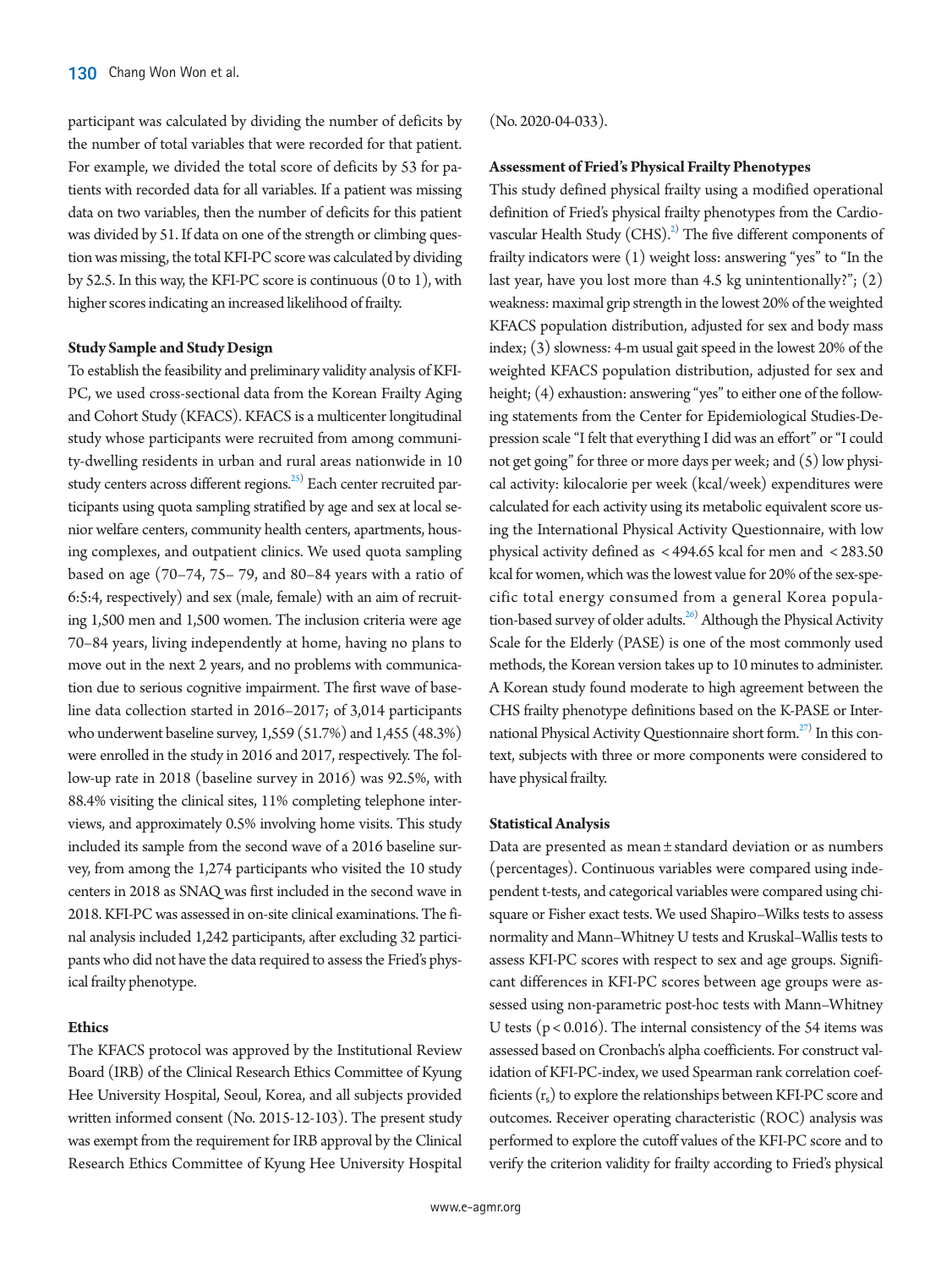frailty phenotype. The optimal cutoff values with the greatest sum of sensitivity and specificity for correctly identifying frail individuals were determined using Youden's index. The statistical analyses were performed using Stata (version 14.0; Stata Corp., College Station, TX, USA) and IBM SPSS Statistics for Windows, version 24.0 (IBM Corp., Armonk, NY, USA). Two-tailed p < 0.05 indicated statistical significance in this study.

# **RESULTS**

[Table 2](#page-6-0) shows the characteristics of the study participants. Overall, the mean age was 77.9 and 28.9% of participants were living in rural areas. As the KFACS cohort study included participants who could visit 10 centers, ADL disability in any of five basic activities of daily living (i.e., dressing, bathing, toileting, transferring, and feeding) was rare (1.5%). Furthermore, the average overall KFI-PC score was 0.17. The KFI-PC score was higher in women and older groups in both sexes. The median and quartile KFI-PC scores for men and women and for age groups are shown in [Supplementary Table S2.](#page-12-0) The KFI-PC scores showed a rightskewed distribution ranging from 0.02 to 0.52 [\(Fig. 1\)](#page-12-13). Participants with KFI-PC score over 0.25, usually recognized the cutoff of frailty, represented 17.5% of the total population; however, the frailty prevalence by Fried's phenotype criteria was 9.2%. The KFI-PC score increased with age levels and the pattern was more exaggerated in women [\(Fig. 2\)](#page-7-0). The deficit scores and missing data for each item of KFI-PC are presented in [Table 3.](#page-7-1) The highest saturated deficit score was 60.2% with the current condition of hypertension. The highest rate of missing was 1.4% for the sleeping pattern item. The Cronbach's alpha coefficient of the 54 items total was 0.737, within the acceptable range (0.7 or above) for internal consistency (reliability).

#### **Construct Validity of KFI-PC**

To assess the construct validity (convergent validity) of KFI-PC, we compared it to Fried's physical frailty [\(Fig. 3,](#page-10-0) [Table 4\)](#page-10-1). ROC analysis performed to confirm the criterion-related validity of KFI-PC for Fried's physical frailty showed an area under the curve of

#### <span id="page-6-0"></span>**Table 2.** Characteristics of the study sample

| Variable                         | Overall $(n = 1,242)$ | Men $(n = 586)$ | Women $(n=656)$ | p-value |
|----------------------------------|-----------------------|-----------------|-----------------|---------|
| Age $(y)$                        | $77.9 \pm 3.9$        | $78.2 \pm 3.9$  | $77.6 \pm 3.9$  | 0.014   |
| Marriage status $(n = 1,241)$    |                       |                 |                 |         |
| Married                          | 800 (64.5)            | 523(89.2)       | 277(42.3)       | < 0.001 |
| Widowed/divorced                 | 440 (35.5)            | 62(10.6)        | 378 (57.7)      | < 0.001 |
| Single                           | 1(0.1)                | 1(0.2)          | 0(0)            | < 0.001 |
| Living in rural area             | 358 (28.9)            | 18(31.0)        | 177(27.0)       | 0.068   |
| Education $(n=1,240)$            |                       |                 |                 |         |
| < Middle school                  | 646(52.1)             | 205(35.0)       | 441(67.3)       | < 0.001 |
| Middle and high school           | 402(32.4)             | 232(39.7)       | 170(26.0)       | < 0.001 |
| College                          | 192(15.5)             | 148(25.3)       | 44(6.7)         | < 0.001 |
| ADL disability                   | 19(1.5)               | 7(1.2)          | 12(1.8)         | 0.250   |
| KFI-PC score                     | $0.17 \pm 0.08$       | $0.15 \pm 0.07$ | $0.20 \pm 0.08$ | < 0.001 |
| KFI-PC score by age group        |                       |                 |                 |         |
| $70 - 74$ years                  | $0.16 \pm 0.07$       | $0.13 \pm 0.07$ | $0.17 \pm 0.07$ | < 0.001 |
| 75-79 years                      | $0.17 \pm 0.08$       | $0.14 \pm 0.07$ | $0.20 \pm 0.08$ | < 0.001 |
| $\geq 80$ years                  | $0.20 \pm 0.09$       | $0.16 \pm 0.07$ | $0.24 \pm 0.09$ | < 0.001 |
| KFI-PC score > 0.25 cutoff point | 217(17.5)             | 57(9.7)         | 160(24.4)       | < 0.001 |
| Fried's phenotype criteria       |                       |                 |                 |         |
| Frail                            | 114(9.2)              | 44(7.5)         | 70(10.7)        | 0.001   |
| Pre-frail                        | 601 (48.4)            | 263(44.9)       | 338(51.5)       | 0.001   |
| Robust                           | 527 (42.4)            | 279(47.6)       | 248 (37.8)      | 0.001   |

Values are presented as mean±standard deviation or number (%).

ADL, activities of daily living; KFI-PC, Korean Frailty Index for Primary Care.

ADL disability, dependent in any of five basic activities of daily living (i.e., dressing, bathing, toileting, transferring, and feeding). p-values based on chi-square, Fisher exact, or independent t-test.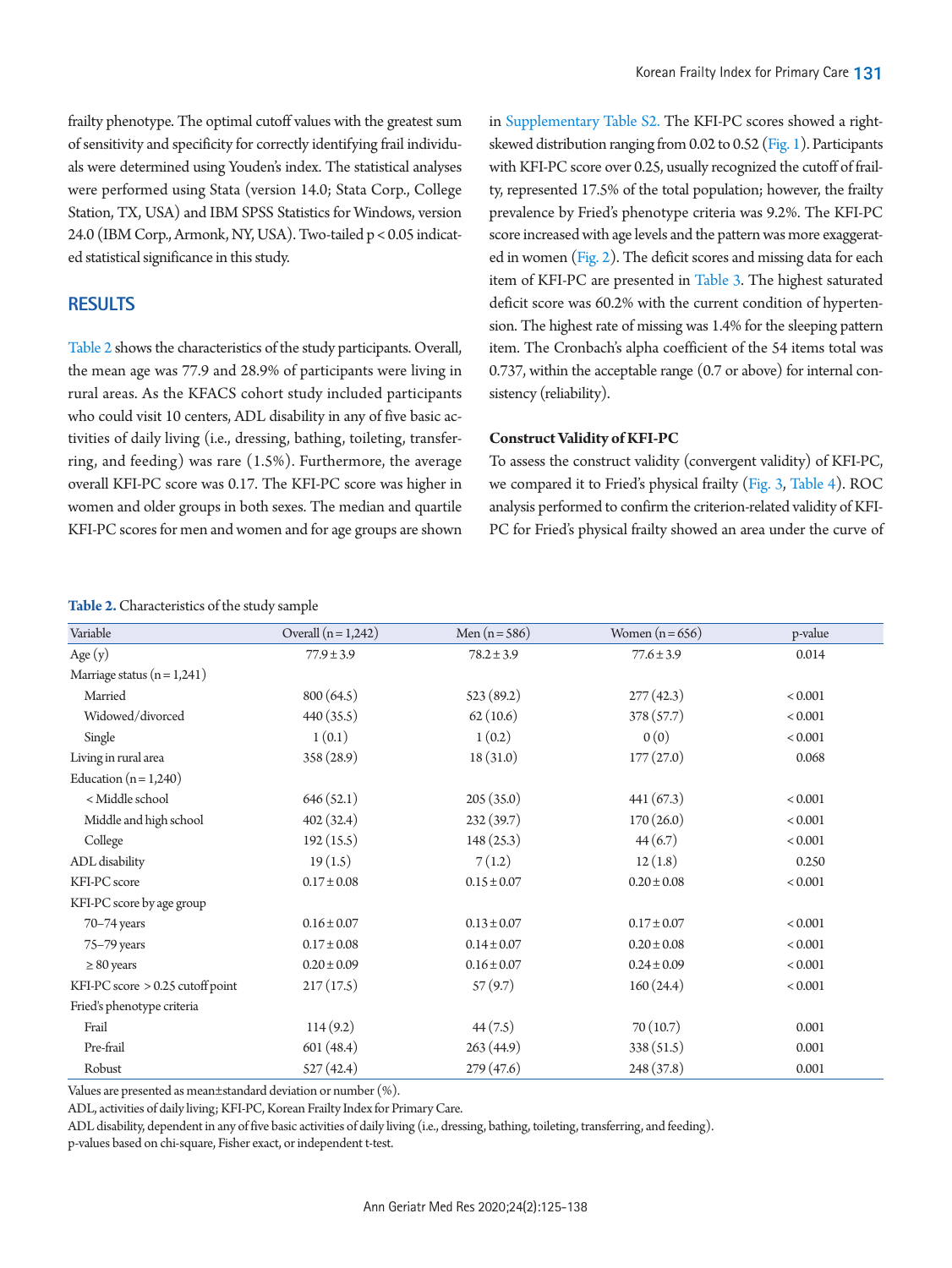

**Fig. 1.** The Korean Frailty Index for Primary Care (KFI-PC) score distribution in the study sample.

<span id="page-7-0"></span>

**Fig. 2.** Boxplot of the Korean Frailty Index for Primary Care (KFI-PC) scores for men and women and for three age groups. The median (horizontal line) is shown within each box. The KFI-PC score differed significantly between men and women in all age groups (p<0.001) and between the three age groups in men and women  $(p<0.01)$ except for 70-74 years vs. 75-79 years in men (p=0.144).

| $\rm No$       | Deficit variable                                      | Deficit score    | Frequency (%) | Missing data |
|----------------|-------------------------------------------------------|------------------|---------------|--------------|
| $\mathbf{1}$   | Construct recall (drawing two interlocking pentagons) | $\boldsymbol{0}$ | 938 (75.5)    | 1(0.1)       |
|                |                                                       | $\mathbf 1$      | 303(24.4)     |              |
| $\mathfrak{2}$ | Three-item recall memory                              | $\mathbf{0}$     | 514(41.4)     | 1(0.1)       |
|                |                                                       | 0.5              | 604(48.6)     |              |
|                |                                                       | 1                | 123(9.9)      |              |
| 3              | Recognition                                           | $\boldsymbol{0}$ | 1,129(90.9)   | 1(0.1)       |
|                |                                                       | 0.5              | 95(7.6)       |              |
|                |                                                       | 1                | 17(1.4)       |              |
| 4              | Depressive mood                                       | 0                | 821 (66.1)    | 0(0)         |
|                |                                                       | 1                | 421(33.9)     |              |
| 5              | Exhaustion                                            | $\boldsymbol{0}$ | 855 (68.8)    | 0(0)         |
|                |                                                       | 1                | 421(33.9)     |              |
| 6              | Delirium or hallucination                             | $\boldsymbol{0}$ | 1,242(100)    | 0(0)         |
|                |                                                       | 1                | 0(0)          |              |
| 7              | Visual or auditory problem                            | $\boldsymbol{0}$ | 101(81.6)     | 1(0.1)       |
|                |                                                       | $\mathbf{1}$     | 227(18.3)     |              |
| 8              | Sleeping pattern                                      | 0                | 908 (73.21)   | 18(1.4)      |
|                |                                                       | 1                | 316 (25.4)    |              |
| 9              | Napping                                               | 0                | 683 (55.0)    | 0(0)         |
|                |                                                       | 1                | 559 (45.0)    |              |
| 10             | Inactivity                                            | $\mathbf{0}$     | 761 (61.3)    | 0(0)         |
|                |                                                       | 1                | 481 (38.7)    |              |
| 11             | Chair rise test                                       | $\mathbf{0}$     | 474(38.2)     |              |
|                |                                                       | 0.5              | 295(23.8)     | 0(0)         |
|                |                                                       | $\mathbf 1$      | 473(38.1)     |              |
| $12-1$         | Strength                                              | $\Omega$         | 978 (78.7)    | 1(0.1)       |
|                |                                                       | 0.5              | 263(21.2)     |              |
| $12-2$         | Climbing stairs                                       | $\mathbf{0}$     | 724(58.3)     | 0(0)         |
|                |                                                       | 0.5              | 518(41.7)     |              |

# <span id="page-7-1"></span>**Table 3.** The KFI-PC characteristics of the study sample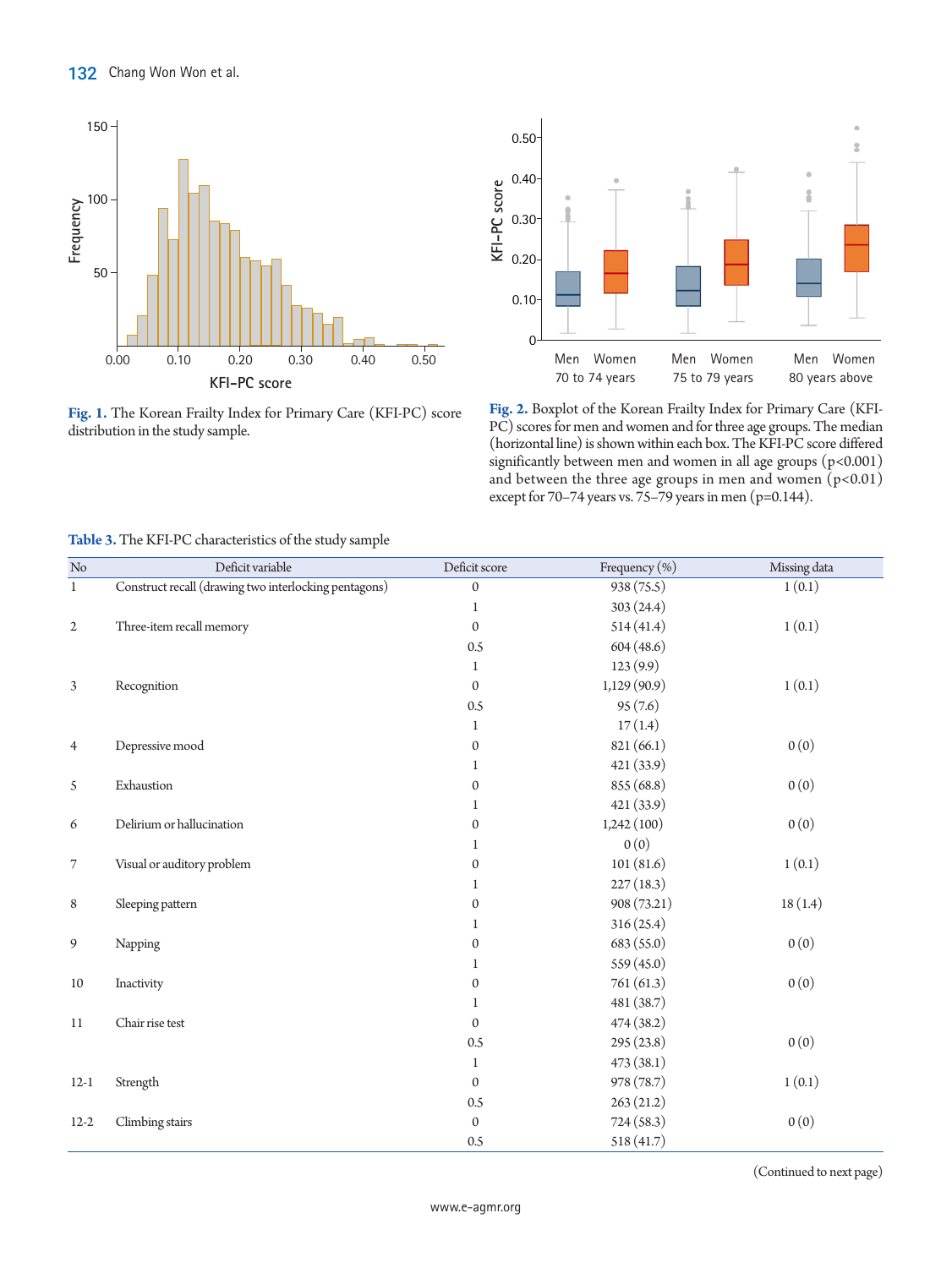## **Table 3.** Continued

| $\rm No$ | Deficit variable                       | Deficit score    | Frequency (%) | Missing data |
|----------|----------------------------------------|------------------|---------------|--------------|
| 13       | Balance confidence                     | $\boldsymbol{0}$ | 988 (79.5)    | 1(0.1)       |
|          |                                        | $\,1$            | 253(20.4)     |              |
| 14       | Fall                                   | $\boldsymbol{0}$ | 972 (78.3)    | 6(0.5)       |
|          |                                        | 0.5              | 166(13.4)     |              |
|          |                                        | $\mathbf{1}$     | 98 (7.9)      |              |
| 15       | Assistance in walking                  | $\mathbf{0}$     | 1,192(96.0)   | 0(0)         |
|          |                                        | 0.5              | 42(3.4)       |              |
|          |                                        | $\mathbf{1}$     | 8(0.6)        |              |
| 16       | Ambulation                             | $\boldsymbol{0}$ | 886 (71.3)    | 1(0.1)       |
|          |                                        | 1                | 355 (28.6)    |              |
| 17       | Transferring from a bed to a chair     | $\boldsymbol{0}$ | 1,100(88.6)   | 0(0)         |
|          |                                        | 0.5              | 128(10.3)     |              |
|          |                                        | $\mathbf{1}$     | 14(1.1)       |              |
| 18       | Mobility                               | $\mathbf{0}$     | 1,198(96.5)   | 0(0)         |
|          |                                        | 0.5              | 44(3.5)       |              |
|          |                                        | $\mathbf{1}$     | 1(0.1)        |              |
| 19       | Fecal incontinence                     | $\boldsymbol{0}$ | 1,172 (94.4)  | 2(0.2)       |
|          |                                        | $\mathbf 1$      | 68 (5.5)      |              |
| $20\,$   | Bladder control                        | $\boldsymbol{0}$ | 1,196 (96.3)  | 2(0.2)       |
|          |                                        | 1                | 4(3.5)        |              |
| 21       | Shopping                               | $\boldsymbol{0}$ | 1,211(97.5)   | 0(0)         |
|          |                                        | 0.5              | 25(2.0)       |              |
|          |                                        | $\mathbf{1}$     | 6(0.5)        |              |
| 22       | Managing medications                   | $\mathbf{0}$     | 1,233(99.3)   | 0(0)         |
|          |                                        | 0.5              | 4(0.3)        |              |
|          |                                        | $\mathbf{1}$     | 4(0.3)        |              |
| 23       | Driving or using public transportation | $\boldsymbol{0}$ | 1,218(98.1)   | 0(0)         |
|          |                                        | 0.5              | 24(1.9)       |              |
|          |                                        | $\mathbf{1}$     | 0(0)          |              |
| 24       | Managing finances                      | $\boldsymbol{0}$ | 1,118(90.0)   | 0(0)         |
|          |                                        | 0.5              | 102(8.2)      |              |
|          |                                        | $\mathbf{1}$     | 22(1.8)       |              |
| 25       | Polypharmacy                           | $\boldsymbol{0}$ | 770 (62.0)    | 3(0.2)       |
|          |                                        | 0.5              | 302(24.3)     |              |
|          |                                        | $\mathbf{1}$     | 167(13.4)     |              |
| 26       | Hypertension                           | $\boldsymbol{0}$ | 494 (39.8)    | 0(0)         |
|          |                                        | $\mathbf 1$      | 748 (60.2)    |              |
| 27       | Diabetes                               | $\boldsymbol{0}$ | 959 (77.2)    | 0(0)         |
|          |                                        | 1                | 283(22.8)     |              |
| 28       | Cancer                                 | $\boldsymbol{0}$ | 1,206(97.1)   | 0(0)         |
|          |                                        | 1                | 36(2.9)       |              |
| 29       | Chronic obstructive pulmonary disease  | $\boldsymbol{0}$ | 1,232(99.2)   | 0(0)         |
|          |                                        | 1                | 10(0.8)       |              |
| 30       | Myocardial infarction                  | $\boldsymbol{0}$ | 1,214(97.7)   | 0(0)         |
|          |                                        | 1                | 28(2.3)       |              |
| 31       | Heart failure                          | $\boldsymbol{0}$ | 1,228 (98.9)  | 0(0)         |
|          |                                        | $\mathbf 1$      | 14(1.1)       |              |
| 32       | Angina                                 | $\boldsymbol{0}$ | 1,141(91.9)   | 0(0)         |
|          |                                        | $\mathbf 1$      | 101(8.1)      |              |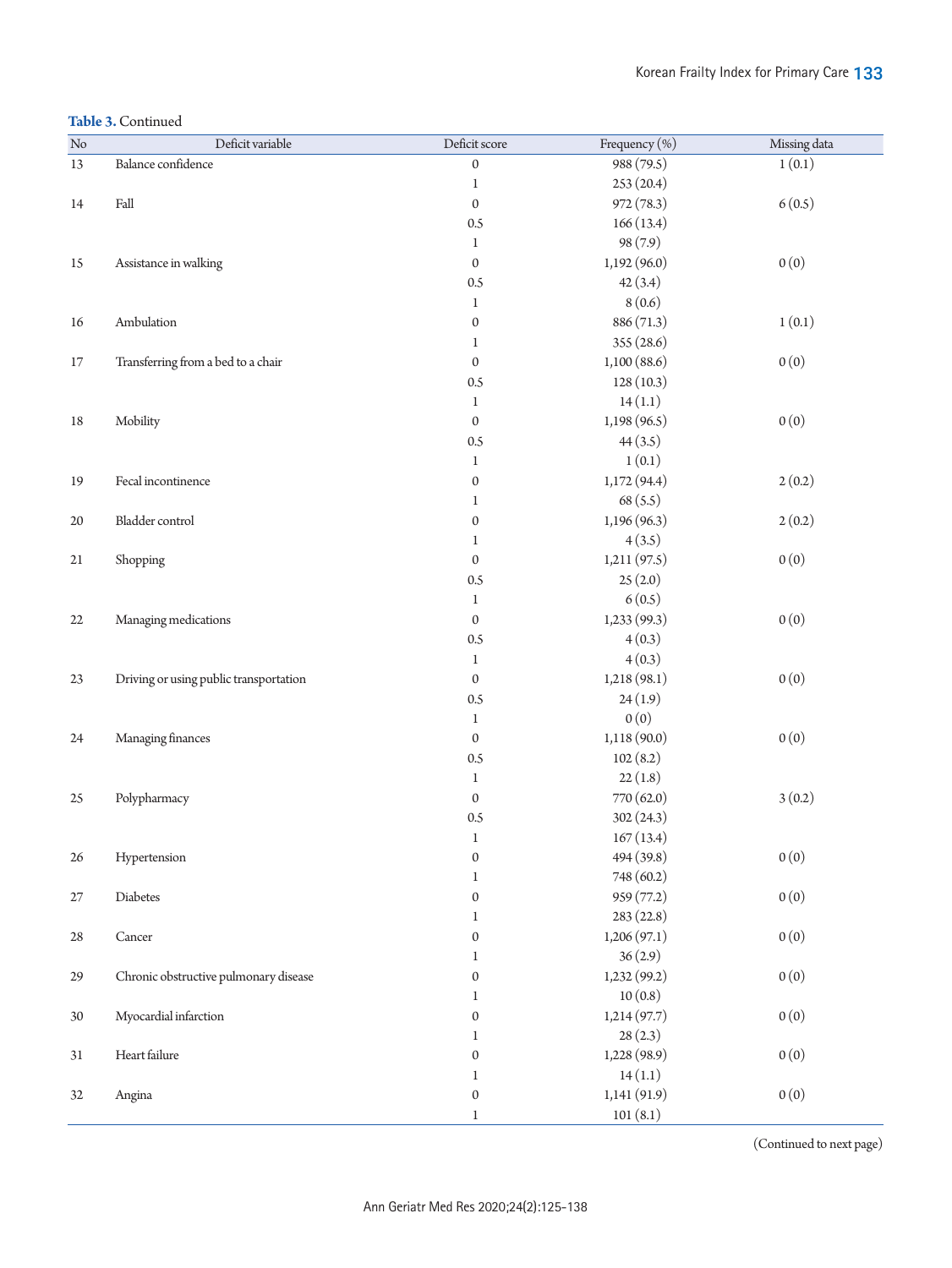# 134 Chang Won Won et al.

## **Table 3.** Continued

| $\rm No$    | Deficit variable                                    | Deficit score    | Frequency (%) | Missing data |  |
|-------------|-----------------------------------------------------|------------------|---------------|--------------|--|
| 33          | Asthma                                              | $\boldsymbol{0}$ | 1,195 (96.2)  | 0(0)         |  |
|             |                                                     | $\mathbf{1}$     | 47(3.8)       |              |  |
| 34          | Arthritis                                           | $\boldsymbol{0}$ | 881 (70.9)    | 0(0)         |  |
|             |                                                     | 1                | 361(29.1)     |              |  |
| 35          | Stroke                                              | $\boldsymbol{0}$ | 1,239 (99.8)  | 0(0)         |  |
|             |                                                     | 1                | 3(0.2)        |              |  |
| 36          | Kidney disease                                      | $\boldsymbol{0}$ | 1,128 (98.9)  | 0(0)         |  |
|             |                                                     | $\mathbf{1}$     | 3(0.2)        |              |  |
| 37          | Spinal stenosis                                     | $\boldsymbol{0}$ | 1,196 (96.3)  | 0(0)         |  |
|             |                                                     | $\mathbf{1}$     | 46(3.7)       |              |  |
| 38-43       | Additional health conditions                        | $\boldsymbol{0}$ | 525 (42.3)    | 0(0)         |  |
|             |                                                     | 1                | 482 (38.8)    |              |  |
|             |                                                     | $\sqrt{2}$       | 192(15.5)     |              |  |
|             |                                                     | 3                | 42(3.4)       |              |  |
|             |                                                     | $\overline{4}$   | 1(0.1)        |              |  |
|             |                                                     | 5                | 0(0)          |              |  |
|             |                                                     | 6                | 0(0)          |              |  |
| 44          | Hospitalization                                     | $\boldsymbol{0}$ | 1,055 (84.9)  | 0(0)         |  |
|             |                                                     | $\mathbf{1}$     | 187(15.1)     |              |  |
| 45          | Self-assessment of health status                    | $\boldsymbol{0}$ | 853 (68.7)    | 1(0.1)       |  |
|             |                                                     | 1                | 388 (31.2)    |              |  |
| 46          | Social contact                                      | $\boldsymbol{0}$ | 944 (76.0)    | 0(0)         |  |
|             |                                                     | $\mathbf{1}$     | 298 (24.0)    |              |  |
| 47          | Spouse                                              | $\boldsymbol{0}$ | 779 (62.7)    | 0(0)         |  |
|             |                                                     | 0.5              | 152(12.2)     |              |  |
|             |                                                     | $\mathbf{1}$     | 311 (25.0)    |              |  |
| 48          | $\operatorname{Meals}$                              | $\boldsymbol{0}$ | 1,135 (91.4)  | 0(0)         |  |
|             |                                                     | 0.33             | 105(8.5)      |              |  |
|             |                                                     | 0.66             | 2(0.2)        |              |  |
|             |                                                     | $\mathbf{1}$     | 0(0)          |              |  |
| 49          | Appetite                                            | $\boldsymbol{0}$ | 586 (47.2)    | 0(0)         |  |
|             |                                                     | 0.33             | 476 (38.3)    |              |  |
|             |                                                     | 0.66             | 155(12.5)     |              |  |
|             |                                                     | $\mathbf{1}$     | 25(2.0)       |              |  |
| 50          | Walking to distant destinations                     | $\boldsymbol{0}$ | 1,234 (99.4)  | 0(0)         |  |
|             |                                                     | $0.5\,$          | 8(0.6)        |              |  |
|             |                                                     | $\,1$            | 0(0)          |              |  |
| 51          | Going out                                           | $\boldsymbol{0}$ | 707 (56.9)    | 0(0)         |  |
|             |                                                     | 0.25             | 238 (19.2)    |              |  |
|             |                                                     | $0.5\,$          | 158 (12.7)    |              |  |
|             |                                                     | 0.75             | 28(2.3)       |              |  |
|             |                                                     | 1                | 111(8.9)      |              |  |
| 52          | Weight loss                                         | $\boldsymbol{0}$ | 1,148(92.4)   | 0(0)         |  |
|             |                                                     | 1                | 94(7.6)       |              |  |
| 53          | Underweight                                         | $\boldsymbol{0}$ | 1,215(97.8)   | 0(0)         |  |
|             |                                                     | 1                | 27(2.2)       |              |  |
| Total score |                                                     |                  | $9.2 \pm 4.4$ |              |  |
|             | Cronbach's alpha coefficient <sup>a)</sup><br>0.737 |                  |               |              |  |

KFI-PC, Korean Frailty Index for Primary Care.

<sup>a)</sup>The internal consistency of the instrument items, assessed by Cronbach's alpha. The acceptable range of Cronbach's alpha is a value of 0.70 or above.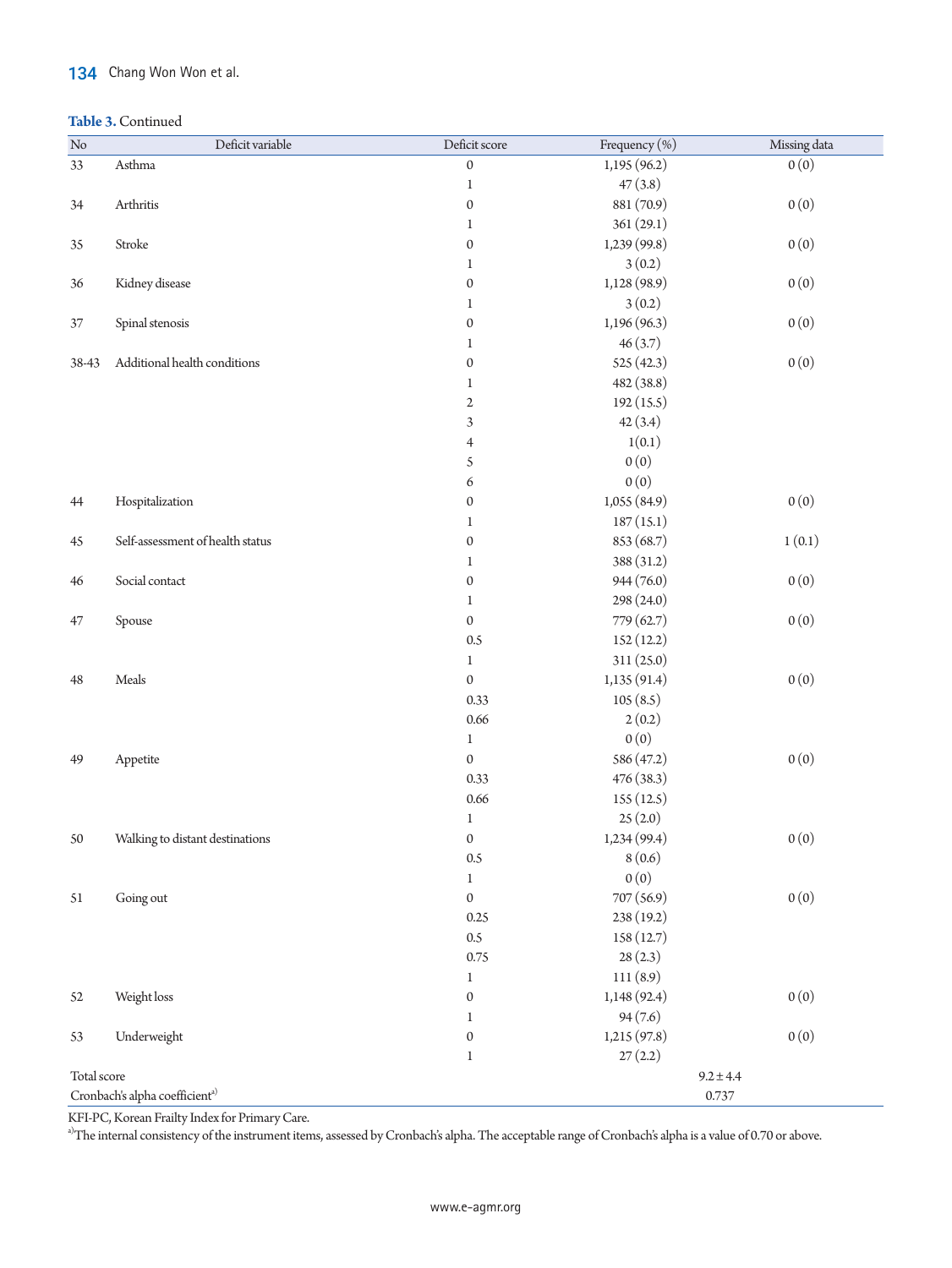0.921 (95% confidence interval, 0.910–0.940). The ROC analysis revealed an optimal cutoff value, statistically defined as the best compromise between sensitivity and specificity, of 0.23 (sensitivi-

<span id="page-10-0"></span>

**Fig. 3.** Receiver operating characteristic (ROC) curve of the Korean Frailty Index for Primary Care (KFI-PC) score according to Fried's phenotype criteria. AUC, area under the ROC curve; CI, confidence interval.

#### <span id="page-10-1"></span>**Table 4.** Construct validation of the KFI-PC

ty = 89%, specificity = 81%). The KFI-PC score showed correlations with physical, cognitive, and psychological functions, as well as nutritional status, disability in ADLs, and IADLs irrespective of age and sex [\(Table 4\)](#page-10-1).

# **DISCUSSION**

We developed a KFI-PC containing 54 items with a maximum deficit score of 53 and demonstrated its acceptable internal consistency and construct validity. Broadly speaking, KFI-PC is a comprehensive assessment that covers health-related areas related to cognitive, mental, physical, social, and nutritional factors, as well as ADLs and medical illness.

Generally, frailty indices should contain at least 30 items and cover a range of health indicators including chronic conditions, physical/cognitive limitations, and general health. Another characteristic of frailty index is that each deficit should be health-related and increase with age. $24$ ) Previous studies used 30-70 deficits to construct frailty indices. However, Searle et al.<sup>23)</sup> recommended that frailty indices should include at least 30–40 total deficits. Another criterion is that the deficit should not saturate too early, i.e., it should not be present in all or most people. A reasonable criterion

| Variable                                      | KFI-PC score |         | Age- and sex-adjusted KFI-PC score <sup>a)</sup> |             |
|-----------------------------------------------|--------------|---------|--------------------------------------------------|-------------|
|                                               | $r_{s}$      | p-value | $\mathbf{r}_\mathrm{s}$                          | p-value     |
| Fried's phenotype (score)                     | 0.612        | 0.000   | 0.633                                            | < 0.001     |
| Physical function                             |              |         |                                                  |             |
| Handgrip strength (kg)                        | $-0.478$     | 0.000   | $-0.284$                                         | < 0.001     |
| Usual gait speed $(m/s)$                      | $-0.570$     | 0.000   | $-0.512$                                         | < 0.001     |
| Timed Up and Go test (s)                      | 0.570        | 0.000   | 0.530                                            | < 0.001     |
| Short Physical Performance Battery (score)    | $-0.565$     | 0.000   | $-0.532$                                         | < 0.001     |
| SARC-F (score)                                | 0.434        | 0.000   | 0.463                                            | < 0.001     |
| Cognitive function                            |              |         |                                                  |             |
| Mini-Mental State Examination (score)         | $-0.380$     | 0.000   | $-0.335$                                         | < 0.001     |
| Frontal Assessment Battery (score)            | $-0.413$     |         | 0.330                                            | < 0.001     |
| Psychological status                          |              |         |                                                  |             |
| Geriatric Depression Scale (score)            | 0.534        | 0.000   | 0.510                                            | < 0.001     |
| Nutritional status                            |              |         |                                                  |             |
| Mini Nutritional Assessment Screening (score) | $-0.473$     | 0.000   | $-0.448$                                         | < 0.001     |
| Total MNA (score)                             | $-0.529$     | 0.000   | $-0.513$                                         | < 0.001     |
| Disability                                    |              |         |                                                  |             |
| K-ADL $(\text{score})^{\text{b}}$             | 0.251        | 0.000   | 0.287                                            | < 0.001     |
| K-IADL $(\text{score})^c$                     | 0.202        | 0.000   | 0.322                                            | ${}< 0.001$ |

KFI-PC, Korean Frailty Index for Primary Care; SARC-F, simple 5-item questionnaire for sarcopenia screening; K-ADL, Korean activities of daily living; K-IADL, Korean instrumental activities of daily living.

 $p$ -values calculated using Spearman rank correlation coefficients  $(r_{\rm s})$ .

 $^{\rm a)}$ Age-and sex-adjusted Spearman partial correlation coefficients between KFI-PC score and outcomes.

 $b)_{n=1,238}$ .

 $c)$ <sub>n=1,129</sub>.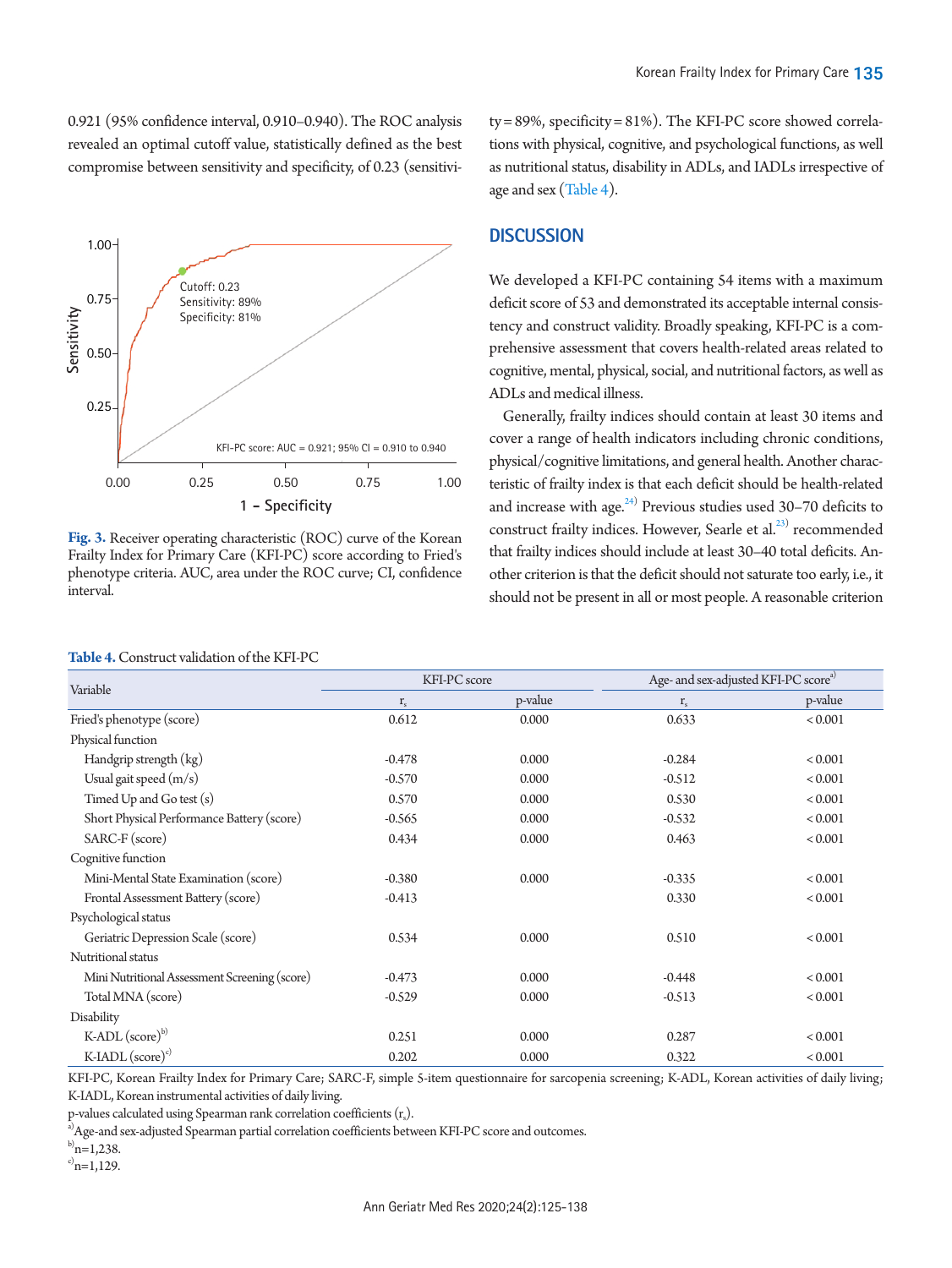for saturation appears to be about 80% or less as any deficits present in more than 80% of people do not make a significant differ-ence in grading frailty.<sup>[28](#page-13-1))</sup> KFI-PC satisfied all these requirements. Moreover, it covers a range of not only chronic conditions, physical/cognitive limitations, and general health but also the factors related to social and psychological health.

In this study, the ROC analysis demonstrated an optimal KFI-PC cutoff value of 0.23, consistent with the consensus cutoff point for frailty of 0.25 for the frailty index used to define frailty in other studies.<sup>[29](#page-13-2))</sup> The original paper suggested a frailty cutoff of 0.25 based on a physical frailty index containing 70 deficits and data from participants aged 70 years and older in the Canadian Study of Health and Aging. However, another paper proposed a frailty cutoff of 0.21.<sup>30)</sup> A study analyzing Canadian Health Survey data from participants aged 65 years and over reported that the risk of hospital-related events increased at a value of 0.21. The cutoff is the lowest point for predicting outcomes; it may be sensitive but not specific and, therefore, not the optimal threshold.

Regarding participants with missing variables, studies commonly exclude any item with more than 5% of missing data $31$  and any participant with at least one missing item from more than 20% of the items. $^{30)}$  In this study, 40 of 53 (75.5%) items had complete data. Of the 13 items with missing data, 10 items were missing only 1 or 2 value; the other three items had 3, 6, and 18 missing values. Thus, missing variables were not an issue in this study. KFI-PC is easily evaluated in primary care, as it is mainly made of self-responding questionnaires, with only the Mini-Cog and chair rise tests requiring healthcare provider evaluations. The Mini-Cog test can be completed in 2–4 minutes. The chair rise test takes approximately 1–2 minutes to administer after a simple demonstration. The chair rise test can be used as an alternative for gait speed or handgrip strength. It is particularly valuable and applicable to studies that do not or cannot include gait testing due to a lack of space or instrument to measure handgrip strength.

The KFI-PC score increased with age levels, a pattern that was more pronounced in women. Previous studies reported that deficits consistently accumulate exponentially with age at an average relative rate of approximately 3% per year on a log scale and that in general, at any given age, women on an average have more deficits than do men. $^{32)}$  $^{32)}$  $^{32)}$  The reason for the sex difference may be mainly because of a higher incidence of comorbidities in women than in men, in addition to social, behavioral, and biological differences between men and women.<sup>33)</sup>

We observed a frailty prevalence of 9.2% based on Fried's phenotype criteria and 17.5% based on KFI-PC, with a cutoff of 0.25. This result is compatible with that of previous reports of a 10% higher frailty prevalence using the frailty index compared with that

using the phenotype criteria.<sup>34)</sup> The frailty index is associated with adverse health outcomes even among people categorized as non-frail by frailty phenotype.<sup>[34](#page-13-5))</sup> This finding suggests that the frailty index is a more sensitive measure for determining frailty owing to its ability to detect this condition at even the early stage of a frailty trajectory.<sup>[34](#page-13-5))</sup> Furthermore, the continuous nature of the frailty index allows it to trace slight changes in frailty to intervene before an individual reaches a definite frail phenotype.<sup>[33](#page-13-4))</sup> The prevalence of ADL disability in this study was only 1.5%. As the participants of the KFACS are comparatively healthy older adults who can visit the centers, the percentage of ADL disability may be lower than other home visit surveys. However, KFI-PC was developed for use in outpatient primary care and those patients must be ambulatory to visit clinics. In comparison, the reported prevalence of ADL disability was 2.6% in four outpatient clinics and two welfare centers. $35)$  $35)$ 

In conclusion, we developed KFI-PC containing 53 deficits including comprehensive geriatric assessment components. KFI-PC comprises mainly self-administered questionnaires; only the Mini-Cog and chair rise tests are assessed by medical personnel and require limited time to perform. We demonstrated the construct validity and internal consistency (reliability) of KFI-PC. KFI-PC is easily assessed, was not considered a burden on the medical personnel who practice in primary care, and was well validated. Further studies are needed to determine whether KFI-PC is a good indicator for the prevention of adverse health outcomes and if it is feasible in real-world primary care settings.

## **ACKNOWLEDGMENTS**

## **CONFLICT OF INTEREST**

The researchers claim no conflicts of interest.

#### **FUNDING**

This research was supported by a grant from the Korea Health Technology R&D Project through the Korean Health Industry Development Institute, funded by the Ministry of Health and Welfare, Republic of Korea (No. HI15C3153).

## **AUTHOR CONTRIBUTIONS**

Conceptualization, CWW; Data curation, CWW, SL, MK; Funding acquisition, CWW; Investigation, CWW, SL, YL, MK; Methodology, CWW, SL, YL, MK; Project administration, CWW; Supervision, CWW; Writing-original draft, CWW, MK; Writing-review & editing, CWW, SL, YL, MK.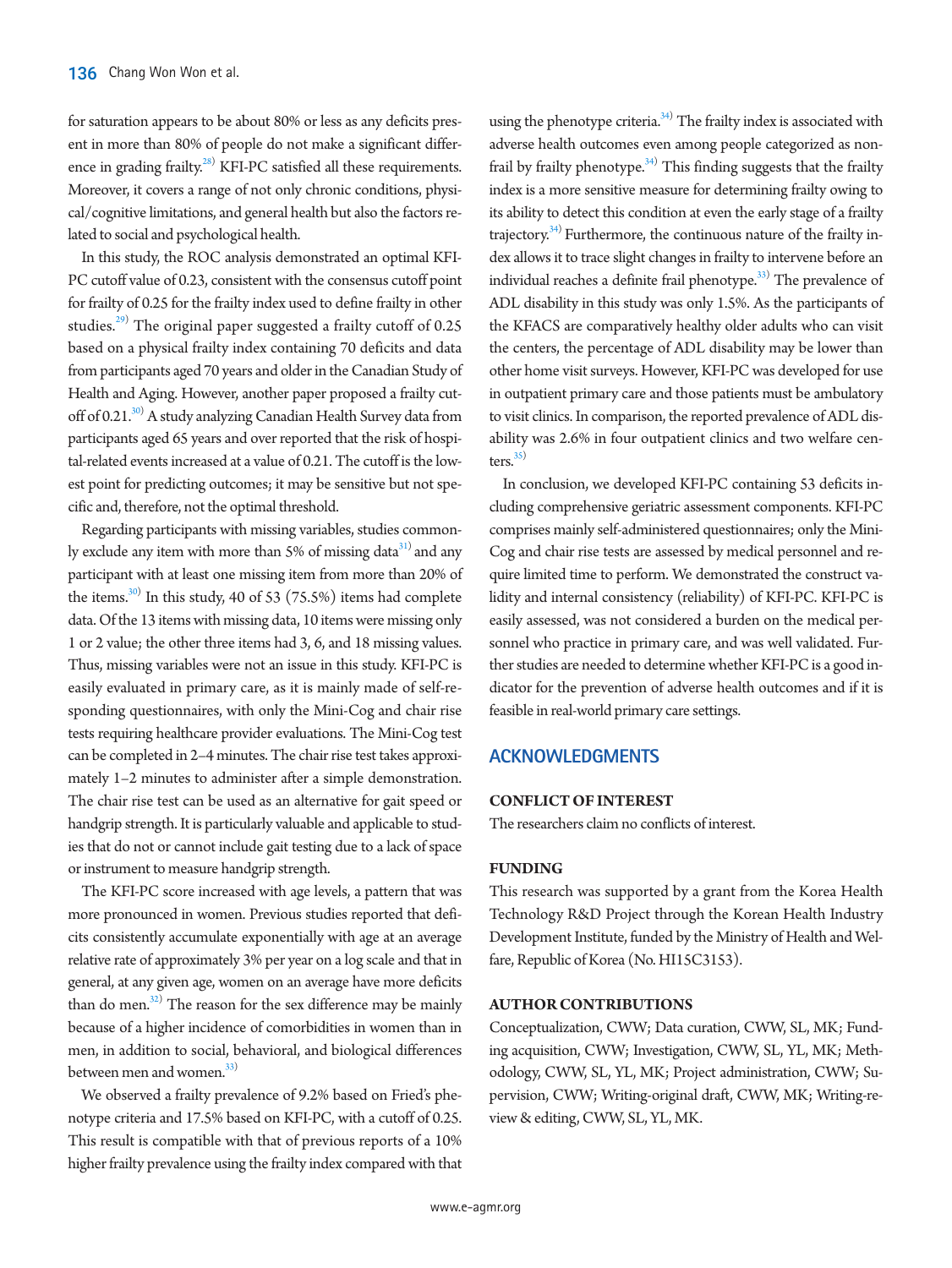# <span id="page-12-0"></span>**SUPPLEMENTARY MATERIALS**

[Supplementary materials can be found via https://doi.org/](https://doi.org/10.4235/agmr.20.0021) [10.4235/agmr.20.0021](https://doi.org/10.4235/agmr.20.0021)

Table S1. KFI-PC in Korean version

[Table S2. Median and quartiles \(Q1, Q3\) of the Korean Frailty In](https://www.e-agmr.org/upload/media/agmr-20-0021-suppl.pdf)[dex for Primary Care scores for men and women and for three age](https://www.e-agmr.org/upload/media/agmr-20-0021-suppl.pdf)  [groups](https://www.e-agmr.org/upload/media/agmr-20-0021-suppl.pdf)

# <span id="page-12-2"></span>**REFERENCES**

- <span id="page-12-1"></span>1. [Won CW. Frailty: its scope and implications for geriatricians.](https://doi.org/10.4235/agmr.19.0032)  [Ann Geriatr Med Res 2019;23:95-7](https://doi.org/10.4235/agmr.19.0032).
- <span id="page-12-15"></span>2. [Fried LP, Tangen CM, Walston J, Newman AB, Hirsch C,](https://doi.org/10.1093/gerona/56.3.M146)  [Gottdiener J, et al. Frailty in older adults: evidence for a pheno](https://doi.org/10.1093/gerona/56.3.M146)[type. J Gerontol A Biol Sci Med Sci 2001;56:M146-56.](https://doi.org/10.1093/gerona/56.3.M146)
- 3. [Theou O, Park GH, Garm A, Song X, Clarke B, Rockwood K.](https://doi.org/10.5770/cgj.20.274)  [Reversing frailty levels in primary care using the CARES Model.](https://doi.org/10.5770/cgj.20.274)  [Can Geriatr J 2017;20:105-11.](https://doi.org/10.5770/cgj.20.274)
- 4. [Sepehri K, Braley MS, Chinda B, Zou M, Tang B, Park G, et al. A](https://doi.org/10.3389/fpubh.2020.00089)  [computerized frailty assessment tool at points-of-care: develop](https://doi.org/10.3389/fpubh.2020.00089)[ment of a standalone electronic comprehensive geriatric assess](https://doi.org/10.3389/fpubh.2020.00089)[ment/frailty index \(eFI-CGA\). Front Public](https://doi.org/10.3389/fpubh.2020.00089) Health 2020;8:89.
- <span id="page-12-3"></span>[5. Jones DM, Song X, Rockwood K. Operationalizing a frailty in](https://doi.org/10.1111/j.1532-5415.2004.52521.x)[dex from a standardized comprehensive geriatric assessment. J](https://doi.org/10.1111/j.1532-5415.2004.52521.x)  [Am Geriatr Soc 2004;52:1929-33](https://doi.org/10.1111/j.1532-5415.2004.52521.x).
- <span id="page-12-4"></span>[6. Lee JH, Lee KU, Lee DY, Kim KW, Jhoo JH, Kim JH, et al. De](https://doi.org/10.1093/geronb/57.1.P47)[velopment of the Korean version of the Consortium to Establish](https://doi.org/10.1093/geronb/57.1.P47)  [a Registry for Alzheimer's Disease Assessment Packet](https://doi.org/10.1093/geronb/57.1.P47)  [\(CERAD-K\): clinical and neuropsychological assessmen](https://doi.org/10.1093/geronb/57.1.P47)t batteries. J Gerontol B Psychol Sci Soc Sci 2002;57:P47-53.
- <span id="page-12-10"></span>[7. Satake S, Senda K, Hong YJ, Miura H, Endo H, Sakurai T, Kon](https://doi.org/10.1111/ggi.12543)[do I, Toba K. Validity of the Kihon Checklist for assessing frailty](https://doi.org/10.1111/ggi.12543)  [status. Geriatr Gerontol Int 2016;16:709-15](https://doi.org/10.1111/ggi.12543).
- <span id="page-12-8"></span>[8. Hwang HS, Kwon IS, Park BJ, Cho B, Yoon JL, Won CW. The](https://doi.org/10.4235/jkgs.2010.14.4.191)  [validity and reliability of Korean frailty index. J Korean Geriatr](https://doi.org/10.4235/jkgs.2010.14.4.191)  [Soc 2010;14:191-202.](https://doi.org/10.4235/jkgs.2010.14.4.191)
- <span id="page-12-16"></span>[9. Kang I, Kim S, Kim BS, Yoo J, Kim M, Won CW. Sleep latency in](https://doi.org/10.1007/s12603-018-1109-2)  [men and sleep duration in women can be frailty markers in com](https://doi.org/10.1007/s12603-018-1109-2)[munity-dwelling older adults: the Korean Frailty and Aging Co](https://doi.org/10.1007/s12603-018-1109-2)[hort Study \(KFACS\). J Nutr Health Agin](https://doi.org/10.1007/s12603-018-1109-2)g 2019;23:63-7.
- <span id="page-12-17"></span>10. Oh JY, Yang YJ, Kim BS, Kang JH. Validity and reliability of Korean version of International Physical Activity Questionnaire (IPAQ) Short Form. J Korean Acad Fam Med 2007;28:532-41.
- <span id="page-12-18"></span>1[1. Kim S, Kim M, Jung HW, Won CW. Development of a frailty](https://doi.org/10.1016/j.jamda.2019.08.028)  [phenotype questionnaire for use in screening community-dwell](https://doi.org/10.1016/j.jamda.2019.08.028)[ing older adults. J Am Med Dir Assoc 2020;21:660-4.](https://doi.org/10.1016/j.jamda.2019.08.028)
- <span id="page-12-19"></span>12[. Cruz-Jentoft AJ, Bahat G, Bauer J, Boirie Y, Bruyere O, Ceder](https://doi.org/10.1093/ageing/afy169)[holm T, et al. Sarcopenia: revised European consensus on defini](https://doi.org/10.1093/ageing/afy169)[tion and diagnosis. Age Ageing 2019;48:16-31.](https://doi.org/10.1093/ageing/afy169)
- <span id="page-12-20"></span>13[. Kim S, Kim M, Won CW. Validation of the Korean version of the](https://doi.org/10.1016/j.jamda.2017.07.006)  [SARC-F Questionnaire to assess sarcopenia: Korean Frailty and](https://doi.org/10.1016/j.jamda.2017.07.006)  [Aging Cohort Study. J Am Med Dir Assoc 2018;19:40-45. e1](https://doi.org/10.1016/j.jamda.2017.07.006).
- 14. [Moiz JA, Bansal V, Noohu MM, Gaur SN, Hussain ME, Anwer S,](https://doi.org/10.2147/CIA.S133523)  [et al. Activities-specific balance confidence scale for predicting](https://doi.org/10.2147/CIA.S133523)  [future falls in Indian older adults. Clin Interv Aging](https://doi.org/10.2147/CIA.S133523)  [2017;12:645-51.](https://doi.org/10.2147/CIA.S133523)
- <span id="page-12-5"></span>15. Won CW, Yang KY, Rho YG, Kim SY, Lee EJ, Yoon JL, et al. The development of Korean activities of daily living (K-ADL) and Korean instrumental activities of daily living (K-IADL) scale. J Korean Geriatr Soc 2002;6:107-20.
- <span id="page-12-21"></span>16. [Park HY, Sohn HS, Kwon JW. Reviews on the current status and](https://doi.org/10.24304/kjcp.2018.28.1.1)  [appropriate management of polypharmacy in South Korea. Ko](https://doi.org/10.24304/kjcp.2018.28.1.1)[rean J Clin Pharm 2018;28:1-9.](https://doi.org/10.24304/kjcp.2018.28.1.1)
- <span id="page-12-9"></span>1[7. Chon D, Lee Y, Kim J, Lee KE. The association between frequen](https://doi.org/10.3346/jkms.2018.33.e332)[cy of social contact and frailty in older people: Korean Frailty](https://doi.org/10.3346/jkms.2018.33.e332)  [and Aging Cohort Study \(KFACS\). J Korean Med Sci](https://doi.org/10.3346/jkms.2018.33.e332)  [2018;33:e332.](https://doi.org/10.3346/jkms.2018.33.e332)
- <span id="page-12-22"></span>18. [Oh SY, Koh SJ, Baek JY, Kwon KA, Jeung HC, Lee KH, et al. Va](https://doi.org/10.4143/crt.2018.505)[lidity and reliability of Korean version of Simplified Nutritional](https://doi.org/10.4143/crt.2018.505)  [Appetite Questionnaire in patients with advanced cancer: a mul](https://doi.org/10.4143/crt.2018.505)[ticenter, longitudinal study. Cancer Res Treat](https://doi.org/10.4143/crt.2018.505) 2019;51:1612-9.
- <span id="page-12-6"></span>19[. Santos KT, Fernandes MH, Carneiro JA, da Silva Coqueiro R.](https://doi.org/10.1016/j.apnr.2016.06.003)  [Motor performance tests as screening instruments for frailty in](https://doi.org/10.1016/j.apnr.2016.06.003)  [the older adults. Appl Nurs Res 2016;32:80-4](https://doi.org/10.1016/j.apnr.2016.06.003).
- <span id="page-12-7"></span>20[. Borson S, Scanlan JM, Chen P, Ganguli M. The Mini-Cog as a](https://doi.org/10.1046/j.1532-5415.2003.51465.x)  [screen for dementia: validation in a population-based sample. J](https://doi.org/10.1046/j.1532-5415.2003.51465.x)  [Am Geriatr Soc 2003;51:1451-4.](https://doi.org/10.1046/j.1532-5415.2003.51465.x)
- <span id="page-12-11"></span>21[. Morley JE, Malmstrom TK, Miller DK. A simple frailty ques](https://doi.org/10.1007/s12603-012-0084-2)[tionnaire \(FRAIL\) predicts outcomes in middle aged African](https://doi.org/10.1007/s12603-012-0084-2)  [Americans. J Nutr Health Aging 2012;16:601-8](https://doi.org/10.1007/s12603-012-0084-2).
- <span id="page-12-12"></span>22[. Kim HJ, Park S, Park SH, Lee JH, Chang BS, Lee CK, et al. The](https://doi.org/10.1007/s00586-018-5710-1)  [prevalence and impact of frailty in patients with symptomatic](https://doi.org/10.1007/s00586-018-5710-1)  [lumbar spinal stenosis. Eur Spine J 2019;28:46-54.](https://doi.org/10.1007/s00586-018-5710-1)
- <span id="page-12-14"></span><span id="page-12-13"></span>23. Searle SD, Mitnitski A, Gahbauer EA, Gill TM, Rockwood K. A standard p[rocedure for creating a frailty index. BMC Geriatr](https://doi.org/10.1186/1471-2318-8-24)  [2008;8:24.](https://doi.org/10.1186/1471-2318-8-24)
- 24. [McCarthy AL, Peel NM, Gillespie KM, Berry R, Walpole E,](https://doi.org/10.1186/s12885-018-4807-6)  [Yates P, et al. Validation of a frailty index in older cancer patients](https://doi.org/10.1186/s12885-018-4807-6)  [with solid tumours. BMC Cancer 2018;18:892.](https://doi.org/10.1186/s12885-018-4807-6)
- <span id="page-12-23"></span>25. [Won CW, Lee Y, Choi J, Kim KW, Park Y, Park H, et al. Starting](https://doi.org/10.4235/agmr.2016.20.3.114)  [construction of frailty cohort for elderly and intervention study.](https://doi.org/10.4235/agmr.2016.20.3.114)  [Ann Geriatr Med Res 2016;20:114-7.](https://doi.org/10.4235/agmr.2016.20.3.114)
- <span id="page-12-24"></span>26. Jeon SY, Won CW, Choi HR, Kim BS, Kim SY, Hur JH. Physical